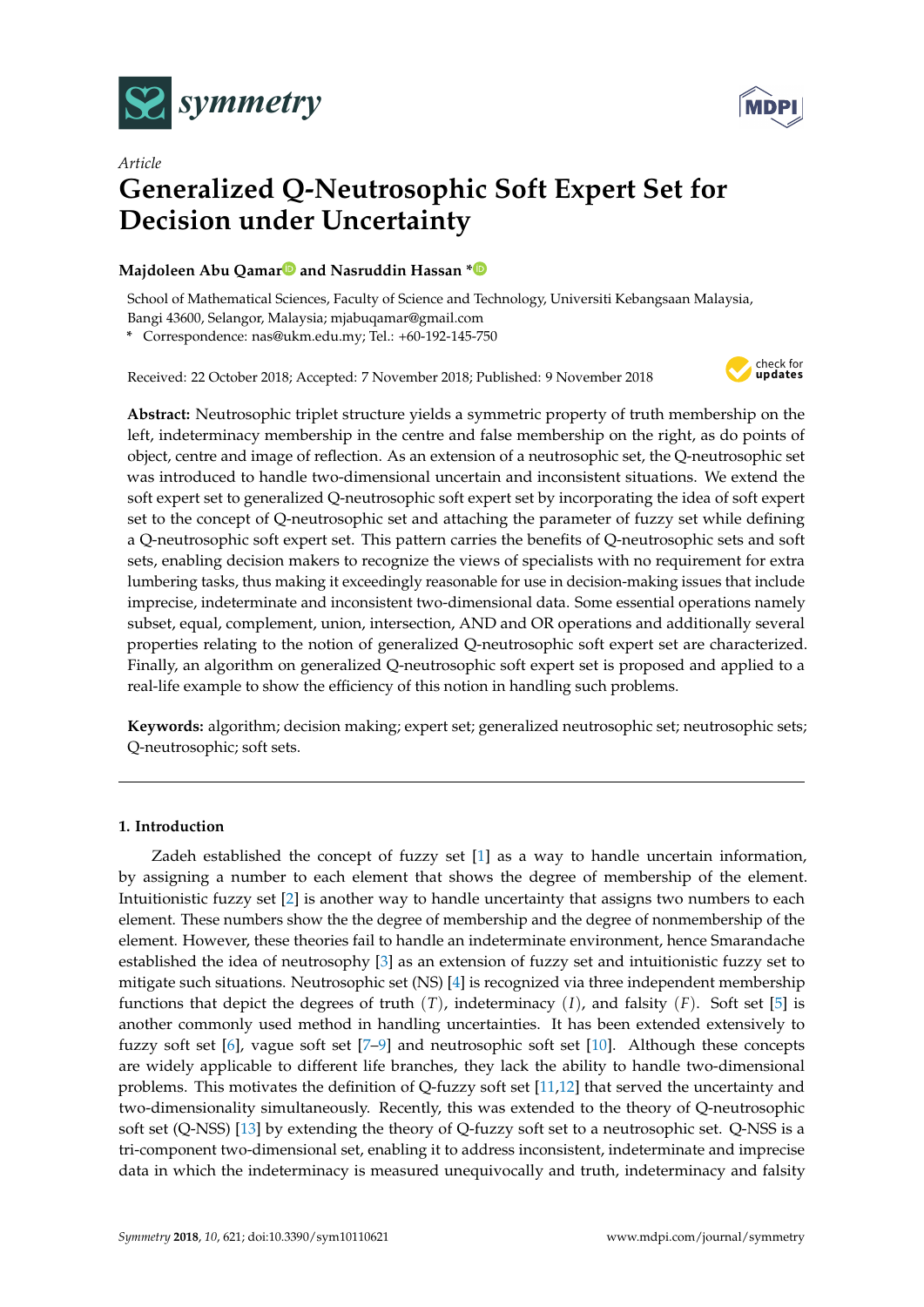memberships are independent. Relations between Q-NSSs were studied in [\[13\]](#page-14-11) while their measures of distance, similarity and entropy were discussed in [\[14\]](#page-14-12).

Decision-making is an exploration point of research especially in uncertain environments. Recently, many researchers applied neutrosophic sets to real-life decision making problems containing uncertain, indeterminate and incompatible information [\[15–](#page-14-13)[25\]](#page-15-0).

Recently, the need for models incorporating opinions of experts and validating information supplied by observers has been recognized. In such cases, it is pertinent to have the conclusions of a specialist to approve the information obtained from observers before these data can be utilized to make a decision. The lack of this feature was one of the major problems that was inherent in fuzzy and soft sets, and their hybrid models, including Q-NSSs. The concept of soft expert sets (SESs) [\[26\]](#page-15-1) is the first model in literature to deal with this issue, by presenting the opinions of the experts, with no extra task. Although SES was considered a novel idea at the time of its initiation, it does not have the capacity to represent the uncertainty that appears in most real issues. Many generalizations of the SES model were introduced to overcome this issue such as fuzzy soft expert sets [\[27\]](#page-15-2), neutrosophic soft expert sets [\[28\]](#page-15-3), neutrosophic vague soft expert set [\[17\]](#page-14-14), complex neutrosophic soft expert set [\[18\]](#page-14-15), vague soft expert sets [\[29](#page-15-4)[–31\]](#page-15-5), generalized neutrosophic soft expert set [\[32\]](#page-15-6) and Q-neutrosophic soft expert set (Q-NSES) [\[33\]](#page-15-7). Q-NSES has the capacity to handle indeterminacy and two-dimensionality simultaneously, since it incorporates the elements of both soft expert set and Q-neutrosophic set. The structure of this concept enables it to provide the opinions of experts to activate the data obtained from individuals and able to present the ideas within a two-dimensional indeterminate environment which makes it suitable to describe many real problems.

In this study, we redefine the operations of Q-NSES [\[33\]](#page-15-7) and introduce the conception of generalized Q-neutrosophic soft expert set (GQ-NSES) as an extension of Q-NSES by attaching the parameterization of fuzzy sets while defining a Q-NSES. The proposed concept is more practical as it includes uncertainty in the selection of a fuzzy set corresponding to each value of the parameter. We will introduce some concepts related to this model along with basic operations relevant to GQ-NSESs, namely the union, intersection and complement operations. The commutative and associative laws of these operations will be proposed and an application of GQ-NSES in decision-making will be illustrated.

#### **2. Preliminaries**

We review some basic ideas of soft set, neutrosophic set and Q-neutrosophic soft expert set that are related to the study in this work.

#### *2.1. Neutrosophic Set*

In the following, we recall the notion of neutrosophic set [\[4\]](#page-14-3) with the operations of subset, complement, intersection and union [\[3\]](#page-14-2).

**Definition 1** (see [\[4\]](#page-14-3))**.** *A neutrosophic set* Γ *on the universe X is defined as*

$$
\Gamma = \{ \langle x, (T_{\Gamma}(x), I_{\Gamma}(x), F_{\Gamma}(x)) \rangle : x \in X \}, where T, I, F : X \rightarrow ]^{-}0, 1^{+}[
$$

*and*

$$
-0 \leq T_{\Gamma}(x) + I_{\Gamma}(x) + F_{\Gamma}(x) \leq 3^{+}.
$$

**Definition 2** (see [\[3\]](#page-14-2))**.** *Let* Γ *and* Ψ *be two neutrosophic sets. Then, we say that* Γ *is a subset of* Ψ *denoted by*  $\Gamma \subseteq \Psi$  *if and only if*  $T_{\Gamma}(x) \leq T_{\Psi}(x)$ ,  $I_{\Gamma}(x) \geq I_{\Psi}(x)$  *and*  $F_{\Gamma}(x) \geq F_{\Psi}(x)$  *for all*  $x \in X$ .

**Definition 3** (see [\[3\]](#page-14-2)). *The union of two neutrosophic sets*  $\Gamma$  *and*  $\Psi$  *in the universe*  $X$  *is denoted by*  $\Gamma \cup \Psi = \Lambda$ *, where*

 $\Lambda = \{\langle x,(\max\{T_{\Gamma}(x), T_{\Psi}(x)\}, \min\{I_{\Gamma}(x), I_{\Psi}(x)\}, \min\{F_{\Gamma}(x), F_{\Psi}(x)\}\rangle : x \in X\}.$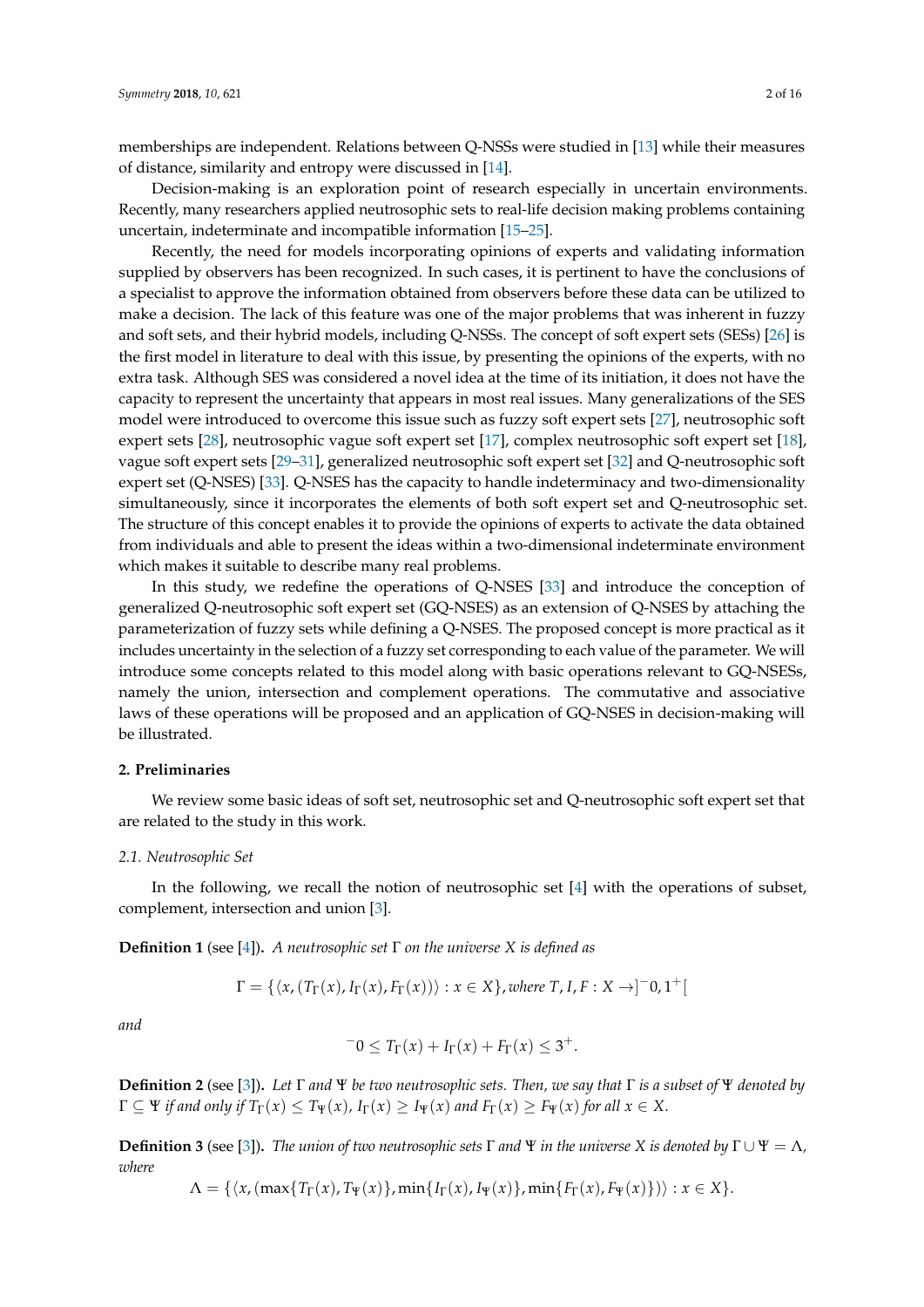**Definition 4** (see [\[3\]](#page-14-2))**.** *The intersection of two neutrosophic sets* Γ *and* Ψ *in the universe X is denoted by*  $\Gamma \cap \Psi = \Lambda$ , where

 $\Lambda = \{\langle x,(\min\{T_\Gamma(x), T_\Psi(x)\}, \max\{I_\Gamma(x), I_\Psi(x)\}, \max\{F_\Gamma(x), F_\Psi(x)\}\rangle) : x \in X\}.$ 

**Definition 5** (see [\[3\]](#page-14-2))**.** *The complement of a neutrosophic set* Γ *in the universe X is denoted by* Γ *c , where*

$$
\Gamma^c = \{ \langle x, (1 - T_{\Gamma}(x), 1 - I_{\Gamma}(x), 1 - F_{\Gamma}(x)) \rangle : x \in X \}.
$$

*The neutrosophic empty set*  $\Gamma_0$  *in the universe X is*  $\Gamma_0 = \{\langle x, (0, 1, 1)\rangle : x \in X\}.$ 

#### *2.2. Q-Neutrosophic Soft Expert Set*

Abu Qamar and Hassan [\[13\]](#page-14-11) proposed Q-neutrosophic set (Q-NS) for dealing with two-dimensional inconsistent, indeterminate and uncertain information.

**Definition 6** (see [\[13\]](#page-14-11))**.** *Let X be a universal set and Q be a nonempty set. A Q-neutrosophic set* Γ*<sup>Q</sup> in X and Q is an object of the form*

$$
\Gamma_Q = \{ \langle (x,q), T_{\Gamma_Q}(x,q), I_{\Gamma_Q}(x,q), F_{\Gamma_Q}(x,q) \rangle : x \in X, q \in Q \},
$$

 $w$ here  $T_{\Gamma_Q}$ ,  $I_{\Gamma_Q}$ ,  $F_{\Gamma_Q}:X\times Q\to ]^-0,1^+[$  are the true membership function, indeterminacy membership function *and false membership function, respectively, with*  $^-0 \leq T_{\Gamma_Q} + I_{\Gamma_Q} + F_{\Gamma_Q} \leq 3^+.$ 

Hassan et al. raised the notion of Q-neutrosophic soft expert [\[33\]](#page-15-7).

Let *X* be a universe, *Q* be a nonempty set, *E* a set of parameters, *U* a set of experts (agents), and *O* = { $1 = agree, 0 = disagree$ } a set of opinions. Let  $Z = E \times U \times O$  and  $A \subseteq Z$ .

**Definition** 7 (see [\[33\]](#page-15-7)). *A pair* ( $\hat{\Gamma}_O$ *, A) is called a Q-NSES over X, where*  $\hat{\Gamma}_O$  *is a mapping given by*  $\hat{\Gamma}_O$  :  $A \rightarrow QNSES$  such that QNSES is the set of all QNSES over U.

In the following, we refined the basic operations of Q-NSES introduced in [\[33\]](#page-15-7).

**Definition 8.** Let  $(\hat{\Gamma}_Q, A)$  and  $(\hat{\Psi}_Q, B)$  be two Q-NSESs over *X.* Then,  $(\hat{\Gamma}_Q, A)$  is said to be Q-NSE subset of  $(\hat{\Psi}_Q, B)$ , denoted by  $(\hat{\Gamma}_Q, A) \subseteq (\hat{\Psi}_Q, B)$  if  $A \subseteq B$  and  $T_{\hat{\Gamma}_Q(a)}(x, q) \leq T_{\hat{\Psi}_Q(a)}(x, q)$ ,  $I_{\hat{\Gamma}_Q(a)}(x, q) \geq$  $I_{\hat{\Psi}_Q(a)}(x, q), F_{\hat{\Gamma}_Q(a)}(x, q) \geq F_{\hat{\Psi}_Q(a)}(x, q) \,\forall a \in A, (x, q) \in X \times Q.$ 

**Definition 9.** The complement of  $(\hat{\Gamma}_Q, A)$  is defined as  $(\hat{\Gamma}_Q, A)^c = (\hat{\Gamma}_Q^c, A)$ , where  $\hat{\Gamma}_Q^c = A \to P(X \times Q)$  and

$$
\widehat{\Gamma}_{Q}^{c} = \left\{ \left\langle a, T_{\widehat{\Gamma}_{Q}^{c}(a)}(x,q), I_{\widehat{\Gamma}_{Q}^{c}(a)}(x,q), F_{\widehat{\Gamma}_{Q}^{c}(a)}(x,q) \right\rangle : a \in A, (x,q) \in X \times Q \right\},\
$$

*such that*  $\forall a \in A, (x, q) \in X \times Q$ 

$$
T_{\hat{\Gamma}_{Q}^{c}(a)}(x,q) = 1 - T_{\hat{\Gamma}_{Q}}(x,q),
$$
  
\n
$$
I_{\hat{\Gamma}_{Q}^{c}(a)}(x,q) = 1 - I_{\hat{\Gamma}_{Q}}(x,q),
$$
  
\n
$$
F_{\hat{\Gamma}_{Q}^{c}(a)}(x,q) = 1 - F_{\hat{\Gamma}_{Q}}(x,q).
$$

Now, we propose the union and intersection of two Q-NSESs.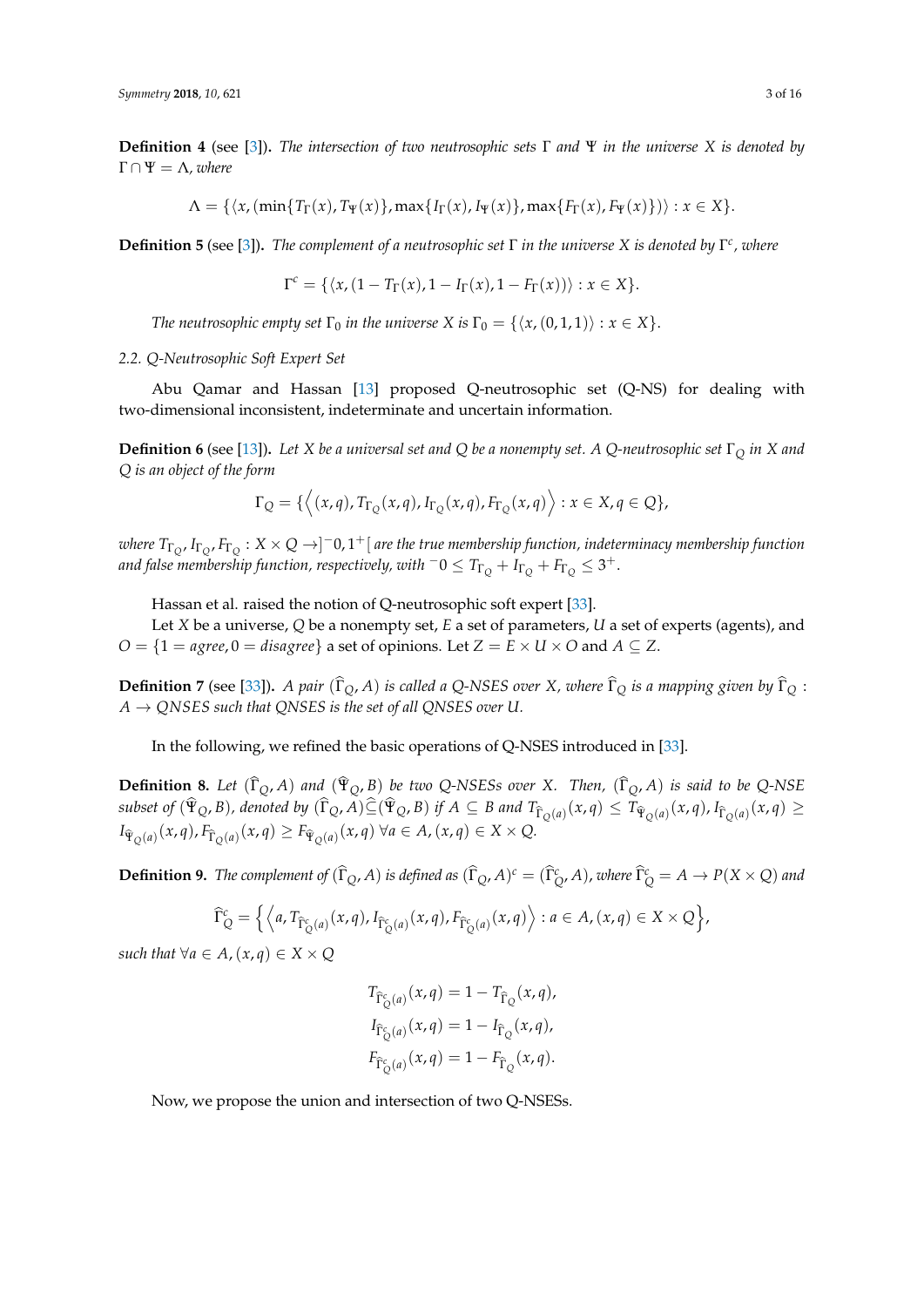**Definition 10.** *The union of*  $(\hat{\Gamma}_O, A)$  *and*  $(\hat{\Psi}_O, B)$  *is a Q-NSES*  $(\hat{Y}_O, C)$ *, defined as*  $(\hat{\Gamma}_O, A) \hat{\cup} (\hat{\Psi}_O, B)$  =  $(\hat{Y}_Q, C)$ , where  $C = A \cup B$  and for all  $c \in C$  and  $(x, q) \in X \times Q$  the truth, indeterminacy and falsity *memberships of*  $(\hat{Y}_O, C)$  *are as follows:* 

$$
T_{\widehat{Y}_Q(c)}(x,q) = \begin{cases} T_{\widehat{\Gamma}_Q(c)}(x,q) & \text{if } c \in A - B, \\ T_{\widehat{\Psi}_Q(c)}(x,q) & \text{if } c \in B - A, \\ \max\{T_{\widehat{\Gamma}_Q(c)}(x,q), T_{\widehat{\Psi}_Q(c)}(x,q)\} & \text{if } c \in A \cap B, \end{cases}
$$

$$
I_{\widehat{Y}_Q(c)}(x,q) = \begin{cases} I_{\widehat{\Gamma}_Q(c)}(x,q) & \text{if } c \in A - B, \\ I_{\widehat{\Psi}_Q(c)}(x,q) & \text{if } c \in B - A, \\ \min\{I_{\widehat{\Gamma}_Q(c)}(x,q), I_{\widehat{\Psi}_Q(c)}(x,q)\} & \text{if } c \in A \cap B, \end{cases}
$$

*and*

$$
F_{\widehat{Y}_{Q}(c)}(x,q) = \begin{cases} F_{\widehat{\Gamma}_Q(c)}(x,q) & \text{if } c \in A - B, \\ F_{\widehat{\Psi}_Q(c)}(x,q) & \text{if } c \in B - A, \\ \min\{F_{\widehat{\Gamma}_Q(c)}(x,q), F_{\widehat{\Psi}_Q(c)}(x,q)\} & \text{if } c \in A \cap B. \end{cases}
$$

**Definition 11.** *The intersection of*  $(\hat{\Gamma}_O, A)$  *and*  $(\hat{\Psi}_O, B)$  *is a* Q-NSES  $(\hat{\Upsilon}_O, C)$ *, defined as*  $(\hat{\Gamma}_O, A) \hat{\cap} (\hat{\Psi}_O, B)$  =  $(\hat{Y}_Q, C)$ , where  $C = A \cap B$  and for all  $c \in C$  and  $(x, q) \in X \times Q$  the truth, indeterminacy and falsity *memberships of*  $(\hat{Y}_O, C)$  *are as follows:* 

$$
T_{\hat{Y}_Q(c)}(x,q) = \min\{T_{\hat{\Gamma}_Q(c)}(x,q), T_{\hat{\Psi}_Q(c)}(x,q)\},
$$
  
\n
$$
I_{\hat{Y}_Q(c)}(x,q) = \max\{I_{\hat{\Gamma}_Q(c)}(x,q), I_{\hat{\Psi}_Q(c)}(x,q)\},
$$
  
\n
$$
F_{\hat{Y}_Q(c)}(x,q) = \max\{F_{\hat{\Gamma}_Q(c)}(x,q), F_{\hat{\Psi}_Q(c)}(x,q)\}.
$$

**Definition 12.** *If*  $(\hat{\Gamma}_Q, A)$  *and*  $(\hat{\Psi}_Q, B)$  *are two Q-neutrosophic soft expert sets on X, then*  $(\hat{\Gamma}_Q, A)$  *AND*  $(\hat{\Psi}_Q, B)$  *is the Q-neutrosophic soft expert set denoted by*  $(\hat{\Gamma}_Q, A) \hat{\wedge} (\hat{\Psi}_Q, B)$  *and defined by*  $(\hat{\Gamma}_Q, A) \hat{\wedge} (\hat{\Psi}_Q, B) =$  $(\widehat{\Lambda}_{Q},A\times B)$ , where  $\widehat{\Lambda}_{Q}(a,b)=\widehat{\Gamma}_{Q}(a)\widehat{\cap}\widehat{\Psi}_{Q}(b)$  for all  $(a,b)\in A\times B$  is the operation of intersection of two *Q-neutrosophic sets on X.*

**Definition 13.** *If*  $(\hat{\Gamma}_O, A)$  *and*  $(\hat{\Psi}_O, B)$  *are two Q-neutrosophic soft expert sets on X*, *then*  $(\hat{\Gamma}_O, A)$  *OR*  $(\hat{\Psi}_O, B)$ *is the Q-neutrosophic soft expert set denoted by*  $(\hat{\Gamma}_Q, A) \hat{\vee} (\hat{\Psi}_Q, B)$  *and defined by*  $(\hat{\Gamma}_Q, A) \hat{\vee} (\hat{\Psi}_Q, B) =$  $(\widehat{\Lambda}_{\mathcal{O}}, A \times B)$ , where  $\widehat{\Lambda}_{\mathcal{O}}(a, b) = \widehat{\Gamma}_{\mathcal{O}}(a) \widehat{\mathcal{V}}_{\mathcal{O}}(b)$  for all  $(a, b) \in A \times B$  is the operation of union of two *Q-neutrosophic sets on X.*

#### **3. Generalized Q-Neutrosophic Soft Expert Set**

In this section, we propose the generalized Q-neutrosophic soft expert set (GQ-NSES) and proceed to introduce several concepts related to this model. We will put forward the operations of union, intersection and complement of GQ-NSESs, and proceed with the properties of the commutative and associative laws of these operations.

We begin by proposing the definition of GQ-NSES, followed by an illustrative example.

Let *X* be a universe, *Q* be a nonempty set, *E* a set of parameters, *U* a set of experts (agents), and  $O = \{1 = \text{agree}, 0 = \text{disagree}\}$  a set of opinions. Let  $Z = E \times U \times O$ ,  $A \subseteq Z$  and  $f$  be a fuzzy set; that is,  $f : A \rightarrow [0, 1]$ .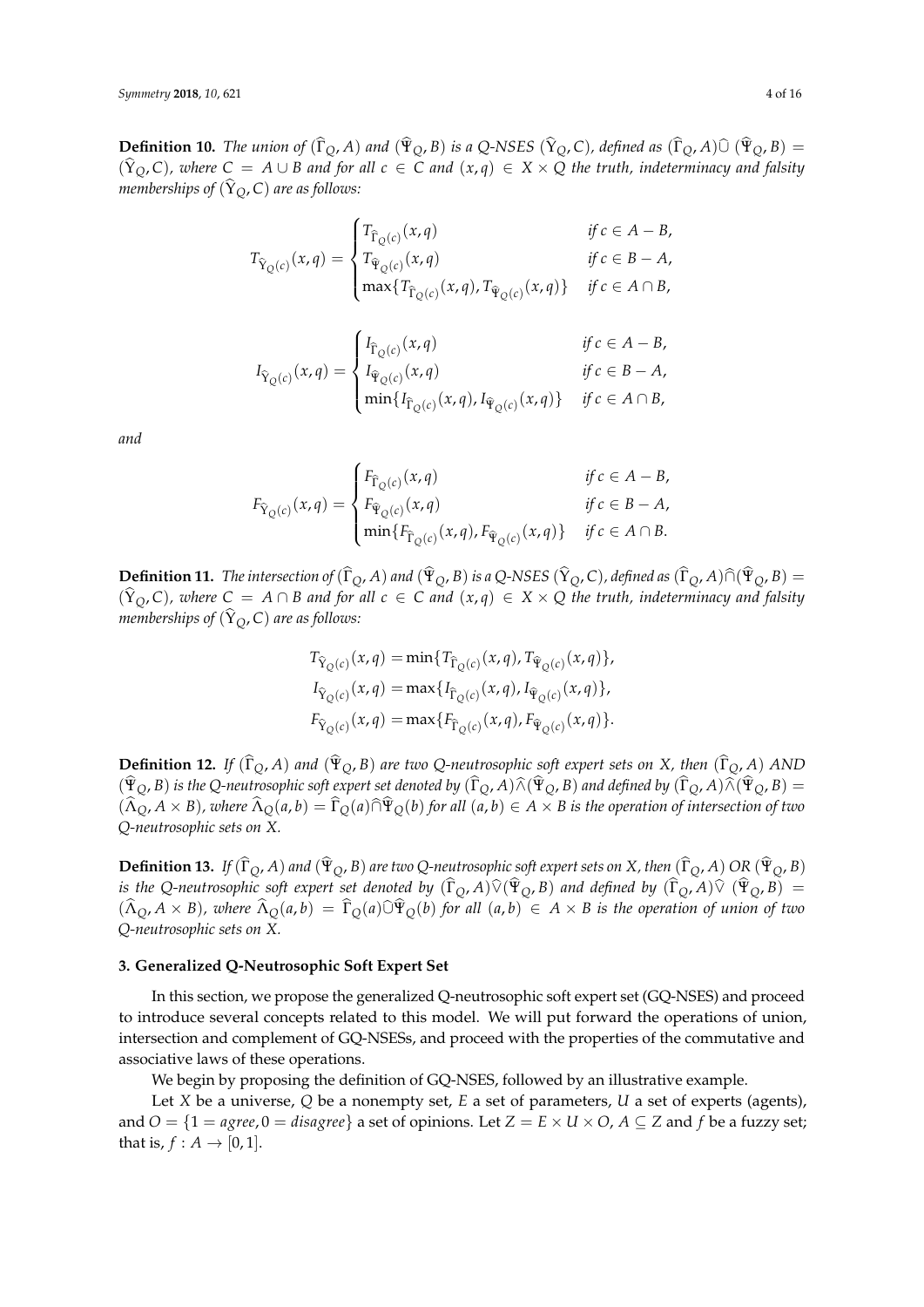**Definition 14.** *A pair*  $(\widehat{\Gamma}_{\zeta})$  $\int_{Q}^{f}$ , *A*) *is called a GQ-NSES over X, where*  $\widehat{\Gamma}_{Q}^{f}$ *Q is a mapping given by*

$$
\widehat{\Gamma}_Q^f : A \to P(X \times Q) \times I,
$$

*where*  $P(X \times Q)$  *denotes the power* Q-neutrosophic soft expert set. For all  $a \in A$ ,  $\hat{\Gamma}_Q$  *is referred to as the Q-neutrosophic expert value set of the parameter a, i.e,*

$$
\widehat{\Gamma}_{Q}(a) = \left\{ \left\langle (x, q), T_{\widehat{\Gamma}_{Q}}(x, q), I_{\widehat{\Gamma}_{Q}}(x, q), F_{\widehat{\Gamma}_{Q}}(x, q) \right\rangle \right\}
$$

*presents the degree of belongingness, indeterminacy belongingness and non-belongingness of elements of X in*  $\hat{\Gamma}_Q$ *,*  $where \forall (x, q) \in X \times Q, \forall a \in A$ ,  $T_{\hat{\Gamma}_{Q}}$ ,  $I_{\hat{\Gamma}_{Q}}$ ,  $F_{\hat{\Gamma}_{Q}}$  representing the membership functions of truth, indeterminacy  $a$ nd falsity, respectively. The values  $T_{\widehat{\Gamma}_Q}$ ,  $I_{\widehat{\Gamma}_Q}$ ,  $F_{\widehat{\Gamma}_Q} \in [0,1]$  and

$$
0 \le T_{\hat{\Gamma}_{Q}}(x,q) + I_{\hat{\Gamma}_{Q}}(x,q) + F_{\hat{\Gamma}_{Q}}(x,q) \le 3.
$$

*The GQ-NSES* ( $\hat{\Gamma}^f$ <sub>*ξ*</sub> *Q* , *A*) *is a parametrized family of Q-neutrosophic soft expert sets on X, which has the degree of preference of the approximate value set which represented by f*(*a*) *for each paremeter a. The GQ-NSES can be written as:*

$$
(\widehat{\Gamma}_{Q'}^f A) = \left\{ \left\langle a, (\widehat{\Gamma}_{Q}(a), f(a)) \right\rangle : a \in A, \widehat{\Gamma}_{Q}(a) \in P(X \times Q), f(a) \in [0,1] \right\}.
$$

*In short, for each parameter a,*  $\widehat{\Gamma}^f_\zeta$ *Q* (*a*) *gives not only the extent to which each element in X belongs, indeterminacy belong or not belong to*  $\widehat{\Gamma}_{\mathcal{O}}$  *but also indicates how much such belonging is preferred.* 

<span id="page-4-0"></span>**Example 1.** *Suppose a company wants to fill a position to be chosen by an expert committee. There are three candidates*  $X = \{x_1, x_2, x_3\}$  *with two types of qualifications*  $Q = \{q_1 = \text{master}, q_2 = \text{doctorate}\}\$ and *the hiring committee takes into consideration a set of parameters*  $E = \{e_1 = \text{computer knowledge}, e_2 = \text{matrix} \}$  $e$ xperience}. Let  $U = \{u_1, u_2\}$  be the set of two committee members. Then, we can view the GQ-NSES  $(\widehat\Gamma^j_k)$ *Q* , *A*) *as consisting of the following collection of approximation:*

$$
(\hat{\Gamma}_{Q'}^{f} A) = \left\{ \left\langle (e_1, u_1, 1), \left( \left[ (x_1, q_1), 0.1, 0.2, 0.6 \right], \left[ (x_1, q_2), 0.4, 0.3, 0.7 \right], \left[ (x_2, q_1), 0.5, 0.2, 0.1 \right], \right. \\ \left. \left. \left[ (x_2, q_2), 0.7, 0.2, 0.3 \right], \left[ (x_3, q_1), 0.8, 0.3, 0.1 \right], \left[ (x_3, q_2), 0.2, 0.3, 0.6 \right], 0.7 \right] \right\rangle, \\ \left\langle (e_1, u_2, 1), \left( \left[ (x_1, q_1), 0.6, 0.4, 0.2 \right], \left[ (x_1, q_2), 0.5, 0.3, 0.2 \right], \left[ (x_2, q_1), 0.5, 0.4, 0.3 \right], \right. \\ \left. \left. \left[ (x_2, q_2), 0.9, 0.4, 0.2 \right], \left[ (x_3, q_1), 0.6, 0.8, 0.4 \right], \left[ (x_3, q_2), 0.4, 0.1, 0.5 \right], 0.5 \right] \right\rangle, \\ \left\langle (e_2, u_1, 1), \left( \left[ (x_1, q_1), 0.7, 0.2, 0.3 \right], \left[ (x_1, q_2), 0.8, 0.4, 0.6 \right], \left[ (x_2, q_1), 0.3, 0.6, 0.9 \right], \left[ (x_2, q_2), 0.1, 0.3, 0.3 \right], \left[ (x_3, q_1), 0.4, 0.7, 0.5 \right], \left[ (x_3, q_2), 0.8, 0.7, 0.4 \right], 0.4 \right) \right\rangle, \\ \left\langle (e_2, u_2, 1), \left( \left[ (x_1, q_1), 0.7, 0.6, 0.5 \right], \left[ (x_1, q_2), 0.7, 0.4, 0.1 \right], \left[ (x_2, q_1), 0.8, 0.6, 0.3 \
$$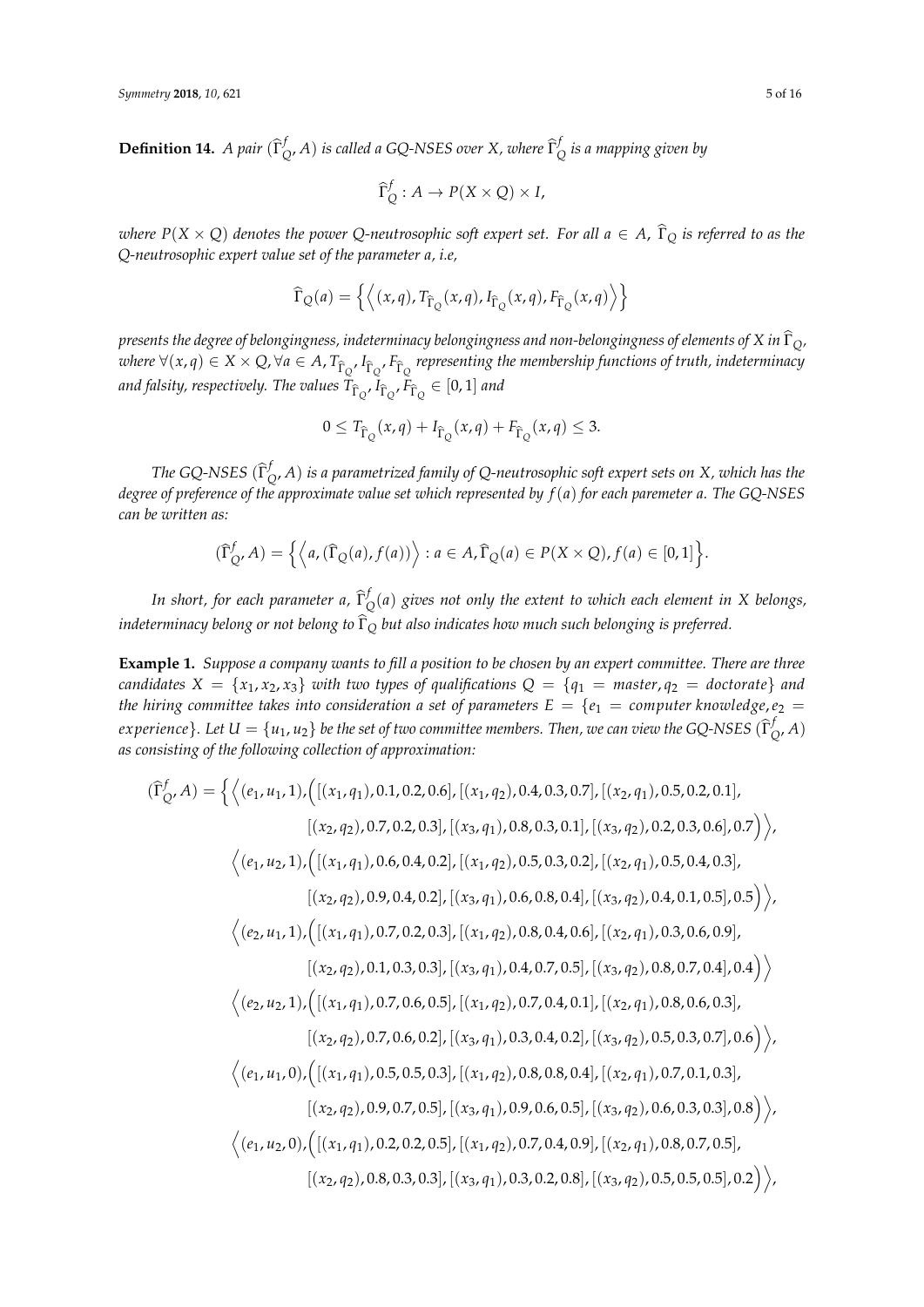$$
\langle (e_2, u_1, 0), ([(x_1, q_1), 0.4, 0.8, 0.8], [(x_1, q_2), 0.9, 0.6, 0.6], [(x_2, q_1), 0.9, 0.7, 0.5],
$$
  

$$
[(x_2, q_2), 0.2, 0.1, 0.6], [(x_3, q_1), 0.4, 0.7, 0.9], [(x_3, q_2), 0.8, 0.2, 0.1], 0.3] \rangle,
$$
  

$$
\langle (e_2, u_2, 0), ([(x_1, q_1), 0.9, 0.4, 0.5], [(x_1, q_2), 0.7, 0.1, 0.6], [(x_2, q_1), 0.1, 0.8, 0.4],
$$
  

$$
[(x_2, q_2), 0.5, 0.7, 0.8], [(x_3, q_1), 0.4, 0.4, 0.4], [(x_3, q_2), 0, 6, 0.8, 0.2], 0.3] \rangle \rangle.
$$

*Each element of the GQ-NSES implies the opinion of each expert based on each parameter about the candidates with their qualifications and the degree of preference of the approximate value set. For example,*  $[(x_1, q_1), 0.1, 0.2, 0.6]$  *under the parameter*  $(e_1, u_1, 1)$  *shows the degree to which expert*  $u_1$  *agree that the candidate*  $x_1$  *with a master qualification*  $q_1$  *has a computer knowledge, whereas*  $[(x_1, q_1), 0.5, 0.5, 0.3]$  *under the parameter*  $(e_1, u_1, 0)$  *shows the degree to which expert*  $u_1$  *disagree that the candidate*  $x_1$  *with a master qualification q*<sup>1</sup> *has a computer knowledge.*

Now, we present the ideas of the subset of two GQ-NSESs and the equality of two GQ-NSESs.

**Definition 15.** *Let*  $(\widehat{\Gamma}_{\widehat{\mathcal{G}}}^f)$  $\int_Q$ , *A*) and  $(\widehat{\Psi}^g_Q)$  $\mathcal{L}_{Q}^{g}$ , *B*) *be two GQ-NSESs over X. Then,*  $(\widehat{\Gamma}_{Q}^{f})$ *Q* , *A*) *is said to be GQ-NSE subset*  $of$  ( $\widehat{\Psi}_{\zeta}^{g}$  $_{Q}^{g}$ , *B*), denoted by  $(\widehat{\Gamma}_{Q}^{f})$  $\bigcirc_{Q'}^f A) \sqsubseteq (\widehat{\Psi}_{Q}^g)$ *Q* , *B*) *if A* ⊆ *B and for a* ∈ *A, the following conditions are satisfied:*

- *1. f*(*a*) *is a fuzzy subset of*  $g(a)$ *, <i>that is*  $f(a) \leq g(a)$ ,
- 2.  $\Gamma_{Q}(a)$  is a Q-neutrosophic soft expert subset of  $\Psi_{Q}(a)$ , that is  $T_{\hat{\Gamma}_{Q}(a)}(x,q) \leq T_{\hat{\Psi}_{Q}(a)}(x,q)$ ,  $I_{\hat{\Gamma}_{Q}(a)}(x,q) \geq$  $I_{\hat{\Psi}_Q(a)}(x, q), F_{\hat{\Gamma}_Q(a)}(x, q) \geq F_{\hat{\Psi}_Q(a)}(x, q) \forall (x, q) \in X \times Q.$

**Definition 16.** *Let*  $(\widehat{\Gamma}_{\widehat{\mathcal{G}}}^f)$  $\oint\limits_Q$ , *A*) and  $(\widehat{\Psi}^g_\mathcal{G})$  $\int_{Q}^{g}$ , *B*) *be two GQ-NSESs over X. Then,*  $(\widehat{\Gamma}_{Q}^{f})$ *Q* , *A*) *is said to be equal to*  $(\widehat{\Psi}_{\zeta}^{g}% )_{\zeta =0}=\left( \widehat{\Psi}_{\zeta}^{g}\right) ^{g}\widehat{\Psi}_{\zeta}^{g}\widehat{\Psi}% _{\zeta}^{\zeta}$  $\int_{Q}^{g}$ *, B*)*, denoted by*  $(\widehat{\Gamma}_{Q}^{f})$  $\bigotimes^f$  *A*) $\widehat{=}$ ( $\widehat{\Psi}^g$  $_{Q}^{g}$ , *B*) *if*  $(\widehat{\Gamma}_{Q}^{f})$  $\int_{Q}^{f}$ , *A*) *is a GQ-NSE subset of* ( $\hat{\Psi}_{Q}^{g}$  $_{Q}^{g}$ , *B*) and  $(\widehat{\Psi}_{Q}^{g})$ *Q* , *B*) *is a GQ-NSE subset of*  $(\widehat{\Gamma}_O, A)$ *.* 

Next, we give the definitions of an agree- GQ-NSES and a disagree- GQ-NSES.

**Definition 17.** An agree- GQ-NSES  $(\widehat{\Gamma}_{\zeta})$  $(Q, A)$ <sub>1</sub> *over X is a* GQ-NSES subset of  $(\Gamma_Q, A)$  *defined as* 

$$
(\widehat{\Gamma}_{Q'}^f A)_1 = \left\{ \widehat{\Gamma}_{Q_1}^f (a) : a \in E \times U \times \{1\} \right\}.
$$

**Definition 18.** *A disagree-* GQ-NSES  $(\widehat{\Gamma}_{\zeta})$  $\int_Q$ , *A*)<sub>0</sub> over *X* is a GQ-NSES subset of  $(\widehat{\Gamma}_Q^f)$ *Q* , *A*) *defined as*

$$
(\widehat{\Gamma}^f_{Q}, A)_0 = \left\{ \widehat{\Gamma}^f_{Q_0}(a) : a \in E \times U \times \{1\} \right\}.
$$

In the following, we discuss the operations of complement, union and intersection of GQ-NSESs.

**Definition 19.** *The complement of*  $(\hat{\Gamma}_{\zeta})^f$ *Q* , *A*) *is defined as*

$$
\begin{aligned} \left(\widehat{\Gamma}_{Q}^{f}, A\right)^{c} &= \left(\left(\widehat{\Gamma}_{Q}^{f}\right)^{c}, A\right) \\ &= \left\{ \left\langle a, \left(\widehat{\Gamma}_{Q}^{c}(a), f^{c}(a)\right) \right\rangle : a \in A, \widehat{\Gamma}_{Q}(a) \in P(X \times Q), f(a) \in [0, 1] \right\}, \end{aligned}
$$

where,  $f^c(a) = 1 - f(a)$  and  $\widehat{\Gamma}_Q^c = \left\{ \left\langle a, T_{\widehat{\Gamma}_Q^c(a)}(x,q), I_{\widehat{\Gamma}_Q^c(a)}(x,q), F_{\widehat{\Gamma}_Q^c(a)}(x,q) \right\rangle : a \in A, (x,q) \in X \times Q \right\}$ *such that*  $\forall a \in A$ ,  $(x, a) \in X \times O$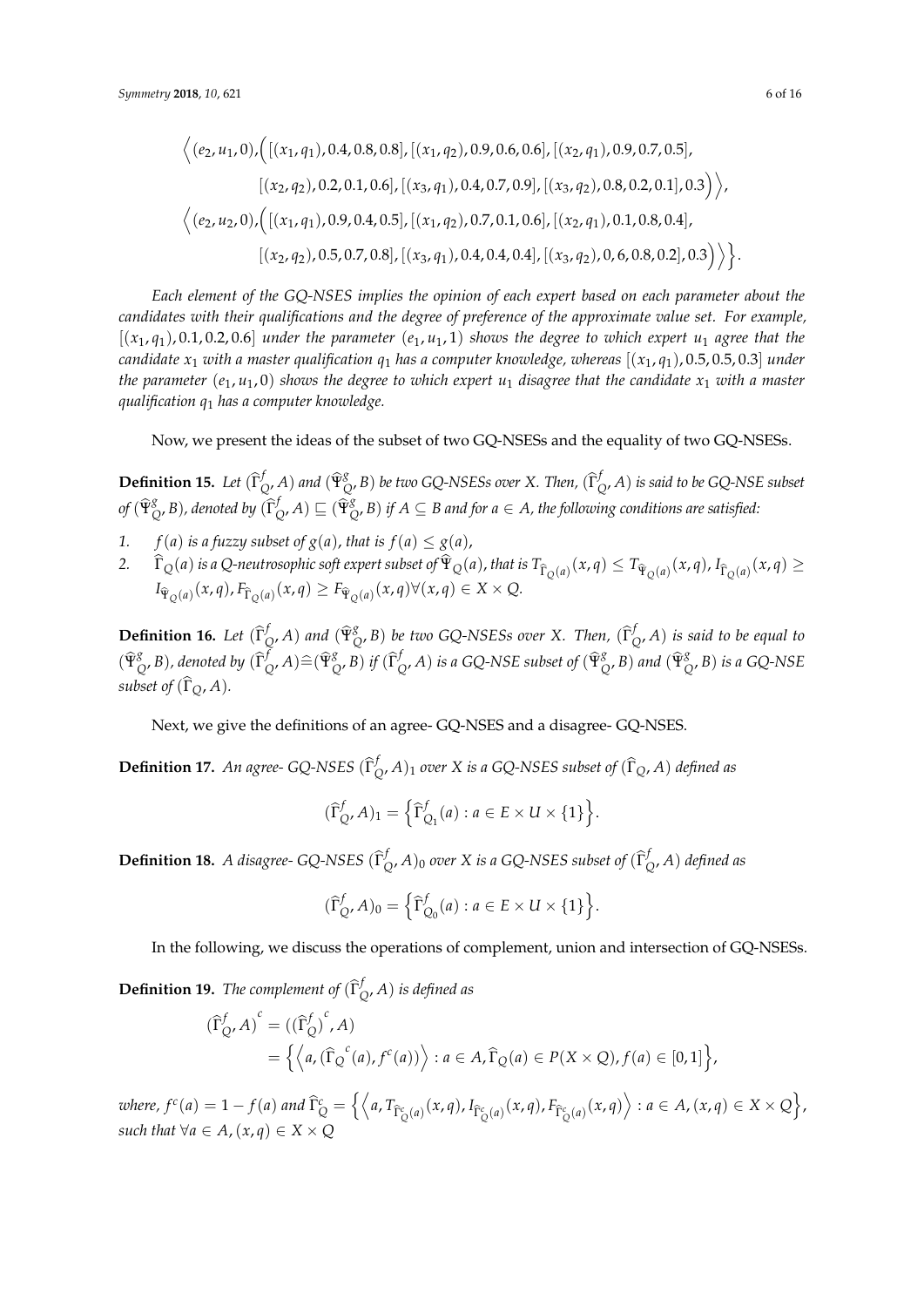$$
T_{\hat{\Gamma}_{Q}^{c}(a)}(x,q) = 1 - T_{\hat{\Gamma}_{Q}}(x,q),
$$
  
\n
$$
I_{\hat{\Gamma}_{Q}^{c}(a)}(x,q) = 1 - I_{\hat{\Gamma}_{Q}}(x,q),
$$
  
\n
$$
F_{\hat{\Gamma}_{Q}^{c}(a)}(x,q) = 1 - F_{\hat{\Gamma}_{Q}}(x,q).
$$

**Example 2.** *Consider the approximation given in Example [1,](#page-4-0) where*

$$
\widehat{\Gamma}_{Q}^{f}(e_{1}, u_{1}, 1) = \left\{ \left( [(x_{1}, p), 0.1, 0.2, 0.6], [(x_{1}, q), 0.4, 0.3, 0.7], [(x_{2}, p), 0.5, 0.2, 0.1], [(x_{2}, q), 0.7, 0.2, 0.3], [(x_{3}, p), 0.8, 0.3, 0.1], [(x_{3}, q), 0.2, 0.3, 0.6], 0.7 \right) \right\}.
$$

*By using the GQ-NSES complement, we obtain the complement of the approximation given by*

$$
\begin{aligned} \left(\widehat{\Gamma}_{Q}^{f}\right)^{c}(e_{1},u_{1},1) &= \Big\{ \Big( \big[ (x_{1},p),0.9,0.8,0.4 \big], \big[ (x_{1},q),0.6,0.7,0.3 \big], \big[ (x_{2},p),0.5,0.8,0.9 \big], \\ &\big[ (x_{2},q),0.3,0.8,0.7 \big], \big[ (x_{3},p),0.2,0.7,0.9 \big], \big[ (x_{3},q),0.8,0.7,0.4 \big],0.3 \Big) \Big\}. \end{aligned}
$$

**Proposition 1.** *If*  $(\widehat{\Gamma}_{\zeta}^{f})$  $\int_{Q'}^{f}$ A) is a GQ-NSES over X, then  $((\widehat{\Gamma}_{Q'}^{f})$  $\int_{Q'}^f A)^c$ <sup>c</sup> =  $(\widehat{\Gamma}_{Q'}^f)$ *Q* , *A*)*.*

**Proof.** Suppose that  $(\widehat{\Gamma}_{\zeta})^f$  $\int_{Q'} f$  *A*) is a GQ-NSES over *X* defined as  $(\widehat{\Gamma}_{Q}^{f})$  $\int_{Q}^{f} A$ ) = { $\left\langle a, \left( (T_{\hat{\Gamma}_{Q}^f(a)}(x, q)), \right) \right\rangle$ *Q*  $I_{\widehat{\Gamma}_Q^f(a)}(x,q), F_{\widehat{\Gamma}_Q^f(a)}(x,q)), f(a)\Big)\Big\rangle : a\in A, (x,q)\in X\times Q\Big\}.$  The complement of  $(\widehat{\Gamma}_Q^f(a))$  $Q$ , *A*) denoted by  $(\widehat{\Gamma}_{\zeta}^{f}% (\theta))^{2}$  ${}_{Q'}^f A)^c = ((\widehat{\Gamma}_{Q}^f$  $\int_{Q}^{f}$ , *A*) is as defined below:

$$
(\widehat{\Gamma}_{Q}^{f})^{c} = \left\{ \left\langle a, \left( (T_{(\widehat{\Gamma}_{Q}^{f})^{c}(a)}(x,q), I_{(\widehat{\Gamma}_{Q}^{f})^{c}(a)}(x,q), F_{(\widehat{\Gamma}_{Q}^{f})^{c}(a)}(x,q)), f^{c}(a) \right) \right\rangle : a \in A, (x,q) \in X \times Q \right\}
$$
  
= 
$$
\left\{ \left\langle a, \left( (1 - T_{\widehat{\Gamma}_{Q}^{f}(a)}(x,q), 1 - I_{\widehat{\Gamma}_{Q}^{f}(a)}(x,q), 1 - F_{\widehat{\Gamma}_{Q}^{f}(a)}(x,q)), 1 - f(a) \right) \right\rangle : a \in A, (x,q) \in X \times Q \right\}.
$$

Thus,

$$
\begin{split}\n((\widehat{\Gamma}_{Q}^{f}, A)^{c})^{c} &= \left\{ \left\langle a, \left( \left( (1 - T_{\widehat{\Gamma}_{Q}^{f}(a)}(x, q))^{c}, (1 - I_{\widehat{\Gamma}_{Q}^{f}(a)}(x, q))^{c}, (1 - F_{\widehat{\Gamma}_{Q}^{f}(a)}(x, q))^{c} \right), (1 - f(a))^{c} \right) \right\rangle \\
&= a \in A, (x, q) \in X \times Q \right\} \\
&= \left\{ \left\langle a, \left( (1 - (1 - T_{\widehat{\Gamma}_{Q}^{f}(a)}(x, q)), 1 - (1 - I_{\widehat{\Gamma}_{Q}^{f}(a)}(x, q)), 1 - (1 - F_{\widehat{\Gamma}_{Q}^{f}(a)}(x, q)) \right), 1 - (1 - f(a)) \right) \right\rangle \\
&= a \in A, (x, q) \in X \times Q \right\} \\
&= \left\{ \left\langle a, \left( (T_{\widehat{\Gamma}_{Q}^{f}(a)}(x, q), I_{\widehat{\Gamma}_{Q}^{f}(a)}(x, q), F_{\widehat{\Gamma}_{Q}^{f}(a)}(x, q)), f(a) \right) \right\rangle : a \in A, (x, q) \in X \times Q \right\} \\
&= (\widehat{\Gamma}_{Q}^{f}, A).\n\end{split}
$$

This completes the proof.  $\square$ 

Now, we define the union and intersection of two GQ-NSESs.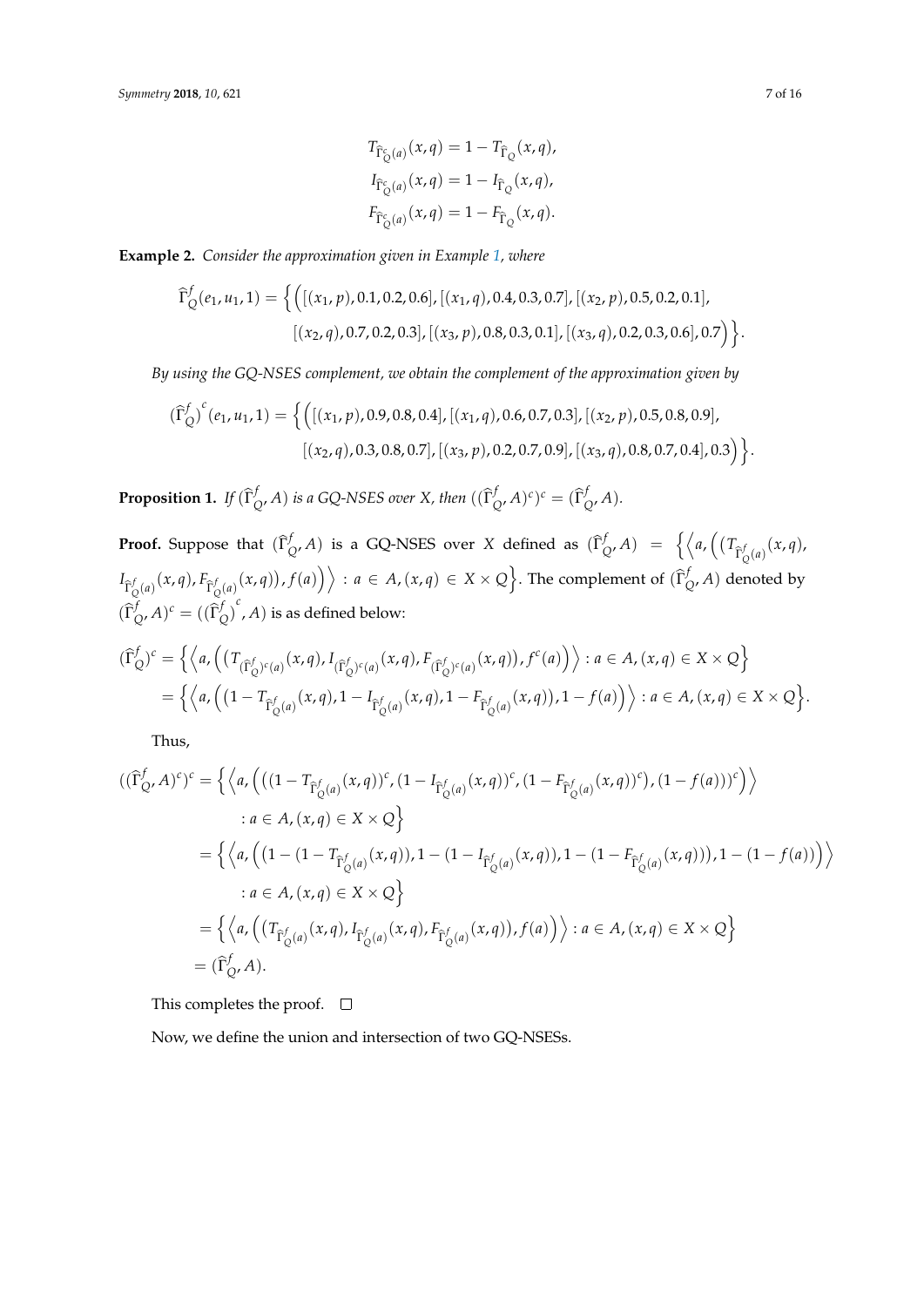<span id="page-7-0"></span>**Definition 20.** *The union of*  $(\hat{\Gamma}_{\zeta}^{f})$  $\int_{Q'}^{f} A$ ) and  $(\widehat{\Psi}_{Q}^{g})$  $\frac{g}{Q}$ , *B*) is a GQ-NSES  $(\widehat{Y}_Q^h$ , *C*), defined as  $(\widehat{\Gamma}_Q^h$ *f*<sub>Q</sub>, *A*)  $\widehat{U}$  (Ψ<sup>g</sup><sub> $\widehat{Y}$ </sub>  $_{Q'}^{8}(B) =$  $(\widehat{Y}_{Q}^{h}, C)$ , where  $C = A \cup B$  and for all  $c \in C$  and  $(x, q) \in X \times Q$  the truth, indeterminacy and falsity *memberships of*  $(\widehat{\mathsf{Y}}_{Q}^{h}, \mathsf{C})$  *are as follows:* 

$$
T_{\widehat{Y}_{\mathbb{Q}}^h(c)}(x,q) = \begin{cases} T_{\widehat{\Gamma}_{\mathbb{Q}}^f(c)}(x,q) & \text{if } c \in A - B, \\ T_{\widehat{\Psi}_{\mathbb{Q}}^g(c)}(x,q) & \text{if } c \in B - A, \\ \max\{T_{\widehat{\Gamma}_{\mathbb{Q}}^f(c)}(x,q), T_{\widehat{\Psi}_{\mathbb{Q}}^g(c)}(x,q)\} & \text{if } c \in A \cap B, \end{cases}
$$

$$
I_{\widehat{Y}_{Q}^h(c)}(x,q) = \begin{cases} I_{\widehat{\Gamma}_{Q}^f(c)}(x,q) & \text{if } c \in A - B, \\ I_{\widehat{\Psi}_{Q}^g(c)}(x,q) & \text{if } c \in B - A, \\ \min\{I_{\widehat{\Gamma}_{Q}^f(c)}(x,q), I_{\widehat{\Psi}_{Q}^g(c)}(x,q)\} & \text{if } c \in A \cap B, \end{cases}
$$

$$
F_{\widehat{Y}_{\mathbb{Q}}^h(c)}(x,q) = \begin{cases} F_{\widehat{\Gamma}_{\mathbb{Q}}^f(c)}(x,q) & \text{if } c \in A - B, \\ F_{\widehat{\Psi}_{\mathbb{Q}}^g(c)}(x,q) & \text{if } c \in B - A, \\ \min\{F_{\widehat{\Gamma}_{\mathbb{Q}}^f(c)}(x,q), F_{\widehat{\Psi}_{\mathbb{Q}}^g(c)}(x,q)\} & \text{if } c \in A \cap B, \end{cases}
$$

*and*  $h(c) = \max\{f(c), g(c) : \forall c \in C\}.$ 

**Definition 21.** *The intersection of*  $(\widehat{\Gamma}_{\zeta})^f$  $\int_{Q'}^{f} A$ ) *and*  $(\widehat{\Psi}_{Q}^{g})$  $\int_{Q}^{g}$ , *B*) *is a GQ-NSES* ( $\widehat{Y}_{Q}^{h}$ , *C*), *defined as*  $(\widehat{\Gamma}_{\zeta}^{f}% (\Gamma_{\zeta}^{f}(\zeta))^{2})$  $\int_Q^f$ *A*) $\widehat{\bigcap}$  ( $\widehat{\Psi}_{\widehat{\mathsf{G}}}^g$  $\chi^g_{Q'}$ , B)  $=(\hat{Y}^h_{Q'}, C)$ , where  $C = A \cap B$  and for all  $c \in C$  and  $(x, q) \in X \times Q$  the truth, indeterminacy and falsity memberships of  $(\widehat{\mathsf{Y}}_{\mathsf{Q}}^h$ , C) are as follows:

$$
T_{\hat{Y}_{Q}^{h}(c)}(x,q) = \min\{T_{\hat{\Gamma}_{Q}^{f}(c)}(x,q), T_{\hat{\Psi}_{Q}^{g}(c)}(x,q)\},
$$
  

$$
I_{\hat{Y}_{Q}^{h}(c)}(x,q) = \max\{I_{\hat{\Gamma}_{Q}^{f}(c)}(x,q), I_{\hat{\Psi}_{Q}^{g}(c)}(x,q)\},
$$
  

$$
F_{\hat{Y}_{Q}^{h}(c)}(x,q) = \max\{F_{\hat{\Gamma}_{Q}^{f}(c)}(x,q), F_{\hat{\Psi}_{Q}^{g}(c)}(x,q)\},
$$

*and*  $h(c) = \min\{f(c), g(c) : \forall c \in C\}.$ 

**Example 3.** *Assume that two GQ-NSESs*  $(\hat{\Gamma}_{\zeta})$  $\int_{Q'}^{f} A$ ) and  $(\widehat{\Psi}_{Q}^{g})$ *Q* , *B*) *are defined as follows:*

$$
(\hat{\Gamma}_{Q}^{f}, A) = \left\{ \left\langle (e_1, u_1, 1), \left( \left[ (x_1, q_1), 0.2, 0.5, 0.4 \right], \left[ (x_1, q_2), 0.1, 0.3, 0.3 \right], \left[ (x_2, q_1), 0.8, 0.5, 0.5 \right], \right. \right. \left. \left. \left. \left. \left( (x_2, q_2), 0.8, 0.8, 0.2 \right], \left[ (x_3, q_1), 0.6, 0.3, 0.5 \right], \left[ (x_3, q_2), 0.4, 0.3, 0.1 \right], 0.4 \right) \right\rangle, \right\}
$$
\n
$$
\left\langle (e_1, u_2, 1), \left( \left[ (x_1, q_1), 0.2, 0.4, 0.7 \right], \left[ (x_1, q_2), 0.5, 0.1, 0.2 \right], \left[ (x_2, q_1), 0.1, 0.2, 0.6 \right], \right. \left. \left. \left. \left( (x_2, q_2), 0.6, 0.5, 0.2 \right], \left[ (x_3, q_1), 0.6, 0.4, 0.1 \right], \left[ (x_3, q_2), 0.7, 0.2, 0.4 \right], 0.2 \right) \right\rangle, \right\}
$$
\n
$$
\left\langle (e_1, u_1, 0), \left( \left[ (x_1, q_1), 0.3, 0.3, 0.3 \right], \left[ (x_1, q_2), 0.7, 0.3, 0.5 \right], \left[ (x_2, q_1), 0.5, 0.6, 0.2 \right], \right. \left. \left. \left( (x_2, q_2), 0.7, 0.3, 0.1 \right], \left[ (x_3, q_1), 0.3, 0.5, 0.2 \right], \left[ (x_3, q_2), 0.7, 0.5, 0.6 \right], 0.5 \right) \right\rangle, \right\}
$$
\n
$$
\left\langle (e_1, u_2, 0), \left( \left[ (x_1, q_1), 0.4, 0.4, 0.3 \right], \left[ (
$$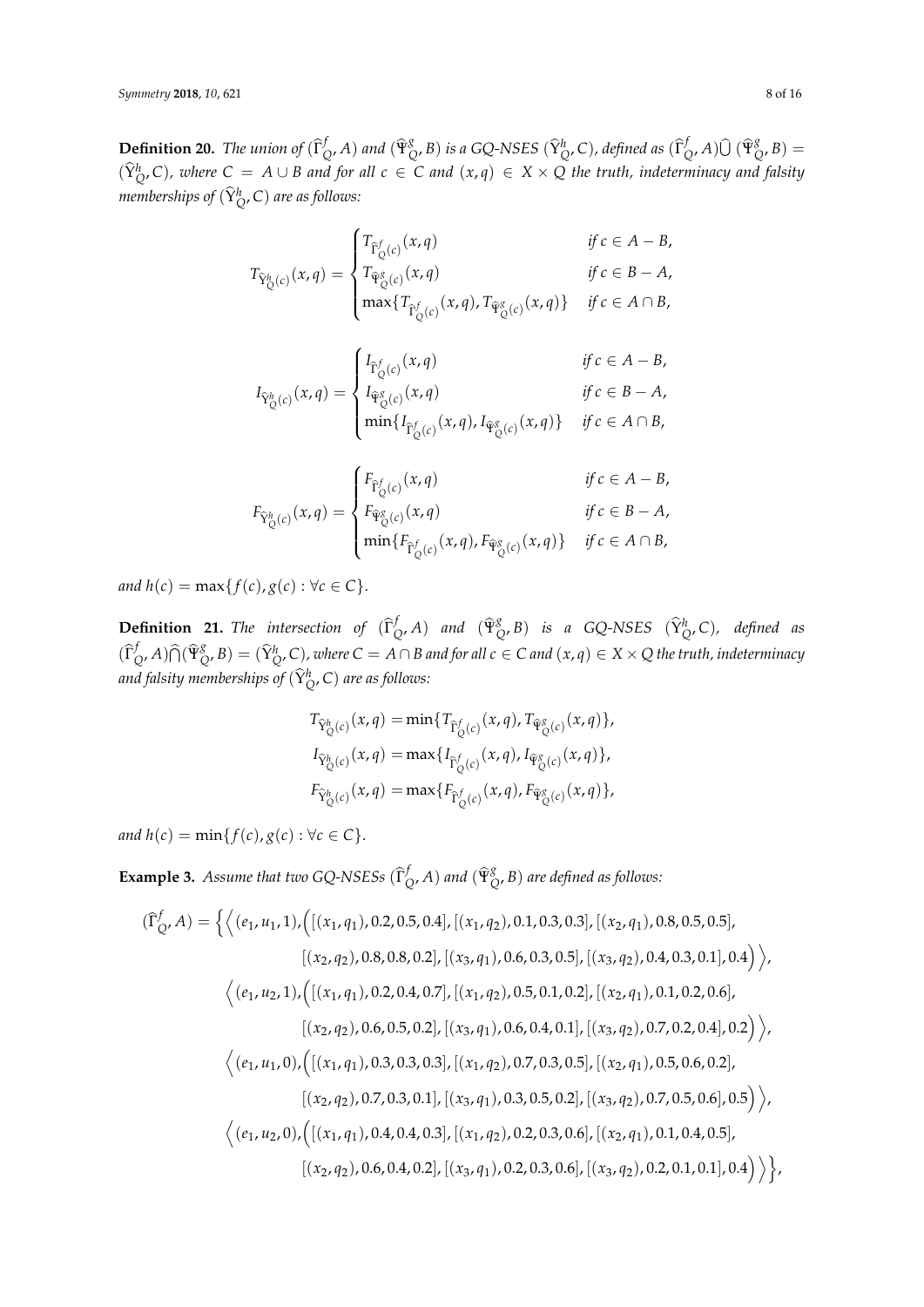$$
(\hat{\Psi}_{Q}^{g}, A) = \left\{ \left\langle (e_1, u_1, 1), \left( \left[ (x_1, q_1), 0.7, 0.3, 0.2 \right], \left[ (x_1, q_2), 0.4, 0.3, 0.1 \right], \left[ (x_2, q_1), 0.4, 0.4, 0.5 \right], \right. \\ \left. \left. \left[ (x_2, q_2), 0.6, 0.5, 0.5 \right], \left[ (x_3, q_1), 0.6, 0.6, 0.2 \right], \left[ (x_3, q_2), 0.3, 0.5, 0.5 \right], 0.4 \right] \right\rangle, \\ \left\langle (e_1, u_2, 1), \left( \left[ (x_1, q_1), 0.7, 0.6, 0.3 \right], \left[ (x_1, q_2), 0.6, 0.7, 0.2 \right], \left[ (x_2, q_1), 0.1, 0.5, 0.7 \right], \right. \\ \left. \left. \left[ (x_2, q_2), 0.7, 0.5, 0.1 \right], \left[ (x_3, q_1), 0.3, 0.2, 0.3 \right], \left[ (x_3, q_2), 0.1, 0.1, 0.4 \right], 0.3 \right] \right\rangle, \\ \left\langle (e_1, u_1, 0), \left( \left[ (x_1, q_1), 0.5, 0.7, 0.4 \right], \left[ (x_1, q_2), 0.3, 0.4, 0.1 \right], \left[ (x_2, q_1), 0.5, 0.1, 0.6 \right], \right. \\ \left. \left. \left[ (x_2, q_2), 0.8, 0.6, 0.2 \right], \left[ (x_3, q_1), 0.7, 0.8, 0.6 \right], \left[ (x_3, q_2), 0.5, 0.8, 0.6 \right], 0.6 \right) \right\rangle, \\ \left\langle (e_1, u_2, 0), \left( \left[ (x_1, q_1), 0.3, 0.2, 0.7 \right], \left[ (x_1, q_2), 0.4, 0.8, 0.1 \right], \left[ (x_2, q_1), 0.1,
$$

*Then,*

$$
(\hat{\Gamma}_{Q}^{f}, A)\hat{\bigcup}(\hat{\Psi}_{Q}^{g}, A) = \left\{ \left\langle (e_1, u_1, 1), \left( \left[ (x_1, q_1), 0.7, 0.3, 0.2 \right], \left[ (x_1, q_2), 0.4, 0.3, 0.1 \right], \left[ (x_2, q_1), 0.8, 0.4, 0.5 \right], \right.\\ \left. \left. \left. \left. \left( (x_2, q_2), 0.8, 0.5, 0.2 \right], \left[ (x_3, q_1), 0.6, 0.3, 0.2 \right], \left[ (x_3, q_2), 0.4, 0.3, 0.1 \right], 0.4 \right) \right\rangle, \\ \left\langle (e_1, u_2, 1), \left( \left[ (x_1, q_1), 0.7, 0.4, 0.3 \right], \left[ (x_1, q_2), 0.6, 0.1, 0.2 \right], \left[ (x_2, q_1), 0.1, 0.2, 0.6 \right], \right.\\ \left. \left. \left. \left( (x_2, q_2), 0.7, 0.5, 0.1 \right], \left[ (x_3, q_1), 0.6, 0.2, 0.1 \right], \left[ (x_3, q_2), 0.7, 0.1, 0.4 \right], 0.3 \right) \right\rangle, \\ \left\langle (e_1, u_1, 0), \left( \left[ (x_1, q_1), 0.5, 0.3, 0.3 \right], \left[ (x_1, q_2), 0.7, 0.3, 0.1 \right], \left[ (x_2, q_1), 0.5, 0.1, 0.2 \right], \right.\\ \left. \left. \left. \left( (x_2, q_2), 0.8, 0.3, 0.1 \right], \left[ (x_3, q_1), 0.7, 0.5, 0.2 \right], \left[ (x_3, q_2), 0.7, 0.5, 0.6 \right], 0.6 \right) \right\rangle, \\ \left\langle (e_1, u_2, 0), \left( \left[ (x_1, q_1), 0.4, 0.2, 0.3 \right], \left[ (x_1, q_2), 0.4,
$$

The standard commutative and associative laws relevant to the operations of union and intersection are satisfied and stated below.

<span id="page-8-0"></span>**Proposition 2.** *Let*  $(\widehat{\Gamma}_{\zeta}^{f})$  $\int_{Q}^{f}$ *A*), ( $\widehat{\Psi}_{\zeta}^{g}$  $^g_{Q}$ , *B*) and  $(\widehat{Y}^h_{Q}$ , *C*) *be GQ-NSESs over a universe X. Then, the following properties hold true:*

(1) 
$$
(\hat{\Gamma}_{Q'}^f A)\hat{U}(\hat{\Psi}_{Q'}^g B) = (\hat{\Psi}_{Q'}^g B)\hat{U}(\hat{\Gamma}_{Q'}^f A),
$$
  
\n(2) 
$$
(\hat{\Gamma}_{Q'}^f A)\hat{\cap}(\hat{\Psi}_{Q'}^g B) = (\hat{\Psi}_{Q'}^g B)\hat{\cap}(\hat{\Gamma}_{Q'}^f A),
$$

- (3)  $((\hat{\Gamma}_{\zeta}^{f})$  $\int_{Q'}^f A) \widehat{\bigcup} \, (\widehat{\Psi}_{\zeta}^g)$  $\bigotimes_{Q} B$ )) $\widehat{U}(\widehat{Y}_{Q}^{h}, C) = (\widehat{\Gamma}_{Q}^{h})$  $\bigcup_{Q}^{f}$ , *A*) $\widehat{\bigcup}$  (( $\widehat{\Psi}_{Q}^{g}$  $\bigcup_{Q}^{g}$ ,  $B$ ) $\widehat{\bigcup}$  ( $\widehat{Y}_{Q}^{h}$ ,  $C$ )),
- (4)  $((\widehat{\Gamma}_{\zeta}^{f})$  $\int_Q^f$ *A*) $\widehat{\bigcap}$  ( $\widehat{\Psi}_{\widehat{\mathsf{G}}}^g$  $\hat{Q}$ , *B*)) $\hat{\bigcap} (\hat{Y}_{Q}^{h}, C) = (\hat{\Gamma}_{Q}^{h})$  $\int_{Q'}^f$ *A*) $\widehat{\bigcap}$ ((Ψ $_{Q}^g$  $_{Q}^{g}$ , *B*) $\widehat{\bigcap}(\widehat{Y}_{Q}^{h}, C)$ ).
- **Proof.** (1) We will prove that  $(\widehat{\Gamma}_{\widehat{\mathcal{G}}}^{f})$  $\bigcup_{Q}^{f}$ *A*) $\widehat{U}(\widehat{\Psi}_{Q}^{g})$  $\mathcal{L}_Q^g$ , *B*) = ( $\widehat{\Psi}_Q^g$  $\int_{Q}^{g}$ , *B*) $\bigcup$ ( $\Gamma_{Q}$ , *A*) by using Definition [20](#page-7-0) and we consider the case when  $c \in A \cap B$  as the other cases are trivial:

$$
\begin{split} (\widehat{\Gamma}^f_{Q}, A) \widehat{\bigcup} (\widehat{\Psi}^g_{Q}, B) &= \Big\{ \Big\langle c, \Big( \big( \max \{ T_{\widehat{\Gamma}^f_{Q}(c)}(x, q), T_{\widehat{\Psi}^g_{Q}(c)}(x, q) \}, \min \{ I_{\widehat{\Gamma}^f_{Q}(c)}(x, q), I_{\widehat{\Psi}^g_{Q}(c)}(x, q) \}, \\ &\qquad \min \{ F_{\widehat{\Gamma}^f_{Q}(c)}(x, q), F_{\widehat{\Psi}^g_{Q}(c)}(x, q) \} \big), \max \{ f(c), g(c) \} \Big) \Big\rangle : (x, q) \in X \times Q \Big\} \\ &= \Big\{ \Big\langle c, \Big( \big( \max \{ T_{\widehat{\Psi}^g_{Q}(c)}(x, q), T_{\widehat{\Gamma}^f_{Q}(c)}(x, q) \}, \min \{ I_{\widehat{\Psi}^g_{Q}(c)}(x, q), I_{\widehat{\Gamma}^f_{Q}(c)}(x, q) \}, \\ &\qquad \min \{ F_{\widehat{\Psi}^g_{Q}(c)}(x, q), F_{\widehat{\Gamma}^f_{Q}(c)}(x, q) \} \big), \max \{ g(c), f(c) \} \Big) \Big\rangle : (x, q) \in X \times Q \Big\} \\ &= (\widehat{\Psi}^g_{Q}, B) \widehat{\bigcup} (\widehat{\Gamma}^f_{Q}, A). \end{split}
$$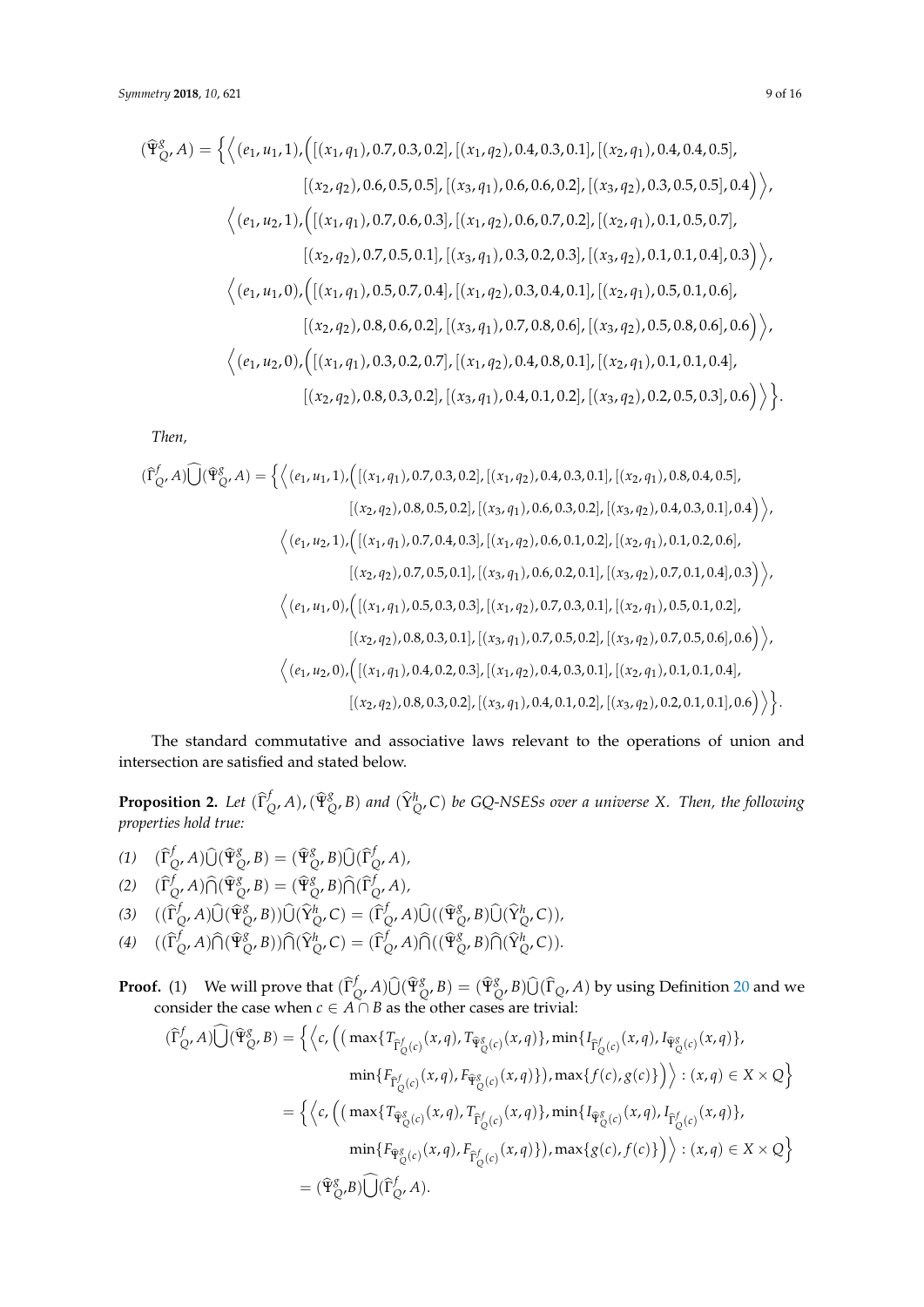- (2) The proof is similar to that of part (1).
- (3) We want to prove that  $((\widehat{\Gamma}_{\widehat{\mathcal{G}}}^{f})$  $\bigcup_{Q}^{f}$ *A*) $\widehat{\bigcup}$  ( $\widehat{\Psi}_{Q}^{g}$  $({\widehat{Q}}^{\prime}, B)$ ) $\widehat{U}({\widehat{Y}}_{Q}^{h}, C) = ({\widehat{\Gamma}}_{Q}^{f})$  $\bigcup_{Q}^{f}$ *A*) $\widehat{\bigcup}$  (( $\widehat{\Psi}_{Q}^{g}$  $\int_{Q}^{g}$ , *B*) $\widehat{U}(\widehat{Y}_{Q}^{h}, C)$  by using Definition [20](#page-7-0) and we consider the case when  $c \in A \cap B$  as the other cases are trivial

$$
(\widehat{\Gamma}_{Q}^{f}, A) \widehat{\bigcup} (\widehat{\Psi}_{Q}^{g}, B) = \Big\{ \Big\langle c, \Big( \big( \max \{ T_{\widehat{\Gamma}_{Q}^{f}(c)}(x, q), T_{\widehat{\Psi}_{Q}^{g}(c)}(x, q) \}, \min \{ I_{\widehat{\Gamma}_{Q}^{f}(c)}(x, q), I_{\widehat{\Psi}_{Q}^{g}(c)}(x, q) \}, \min \{ F_{\widehat{\Gamma}_{Q}^{f}(c)}(x, q), F_{\widehat{\Psi}_{Q}^{g}(c)}(x, q) \} \big), \max \{ f(c), g(c) \} \Big) \Big\rangle : (x, q) \in X \times Q \Big\}.
$$

Considering the case when  $c \in C$ , then we have

$$
\begin{split} ((\widehat{\Gamma}_{Q}^{f},A)\widehat{\bigcup}(\widehat{\mathbf{Y}}_{Q}^{g},B))\widehat{\bigcup}(\widehat{Y}_{Q}^{h},C)\\ &=\Big\{\Big\langle c,\Big(\big(\max\big\{\max\{T_{\widehat{\Gamma}_{Q}^{f}(c)}(x,q),T_{\widehat{\mathbf{Y}}_{Q}^{g}(c)}(x,q)\},T_{\widehat{Y}_{Q}^{h}(c)}(x,q)\},\\ &\min\big\{\min\{I_{\widehat{\Gamma}_{Q}^{f}(c)}(x,q),I_{\widehat{\mathbf{Y}}_{Q}^{g}(c)}(x,q)\},I_{\widehat{Y}_{Q}^{h}(c)}(x,q)\},\\ &\min\big\{\min\{F_{\widehat{\Gamma}_{Q}^{f}(c)}(x,q),F_{\widehat{\mathbf{Y}}_{Q}^{g}(c)}(x,q)\},F_{\widehat{Y}_{Q}^{h}(c)}(x,q)\}\big),\max\big\{\max\{f(c),g(c)\},h(c)\}\big)\Big\rangle:\\ &\quad (x,q)\in X\times Q\Big\}\\ &=\Big\{\Big\langle c,\Big(\big(\max\{T_{\widehat{\Gamma}_{Q}^{f}(c)}(x,q),T_{\widehat{\mathbf{Y}}_{Q}^{g}(c)}(x,q),T_{\widehat{Y}_{Q}^{h}(c)}(x,q)\},\\ &\min\big\{I_{\widehat{\Gamma}_{Q}^{f}(c)}(x,q),I_{\widehat{\mathbf{Y}}_{Q}^{g}(c)}(x,q),I_{\widehat{Y}_{Q}^{h}(c)}(x,q)\big\},\\ &\min\big\{f_{\widehat{\Gamma}_{Q}^{f}(c)}(x,q),F_{\widehat{\mathbf{Y}}_{Q}^{g}(c)}(x,q),I_{\widehat{Y}_{Q}^{h}(c)}(x,q)\big\}\Big),\\ &\max\big\{f(c),g(c),h(c)\big\}\Big)\Big\rangle:\\ &\quad (x,q)\in X\times Q\Big\}\\ &=\Big\{\Big\langle c,\Big(\big(\max\big\{T_{\widehat{\Gamma}_{Q}^{f}(c)}(x,q),\max\{T_{\widehat{\Psi}_{Q}^{g}(c)}(x,q),T_{\widehat{Y}_{Q}^{h}(c)}(x,q)\}\big\},\\ &\min\big\{I_{\widehat{\Gamma}_{Q}^{f}(c)}(x,q),\min\{I_{\widehat{\Psi}_{Q}^{g}(c)}(x,q),I_{\widehat{Y}_{Q}^{h}(c)}(x,q)\
$$

(4) The proof is similar to that of part (3).  $\Box$ 

Next, we define AND and OR operations of GQ-NSESs.

**Definition 22.** *If*  $(\widehat{\Gamma}_{\widehat{\mathcal{G}}}^f)$  $\int_{Q'}^{f} A$ ) and  $(\widehat{\Psi}_{Q}^{g})$  $^g_Q$ , *B*) are two generalized Q-neutrosophic soft expert sets on *X*, then  $(\widehat{\Gamma}_Q^f)$ *Q* , *A*) *AND* (Ψ<sup>b</sup> *g*  $^g_{Q}$ , *B*) *is the generalized Q-neutrosophic soft expert set denoted by*  $(\widehat{\Gamma}^f_Q)$  $\int_Q^f$ *A*) $\widehat{\Lambda}(\widehat{\Psi}_{\zeta}^g)$ *Q* , *B*) *and defined by*  $(\widehat{\Gamma}_{\zeta}^{f}% (\theta))^{2}$  $\int_Q^f$ *A*) $\widehat{\Lambda}(\widehat{\Psi}_{\zeta}^g)$  $\chi_{Q}^{g}, B$  =  $(\widehat{\Lambda}_{Q}^{h}, A \times B)$ , where  $\widehat{\Lambda}_{Q}^{h}(a, b) = \widehat{\Gamma}_{Q}^{h}$  $\int\limits_{Q}^{f}(a)\widehat{\cap }\widehat{\Psi }_{\zeta }^{f}$ *Q* (*b*) *and the truth, indeterminacy and falsity memberships of*  $(\widehat{\Lambda}^h_Q, A \times B)$  *are as follows:* 

$$
T_{\hat{Y}_{Q}^{h}(a,b)}(x,q) = \min\{T_{\hat{\Gamma}_{Q}^{f}(a)}(x,q), T_{\hat{\Psi}_{Q}^{g}(b)}(x,q)\},
$$
  

$$
I_{\hat{Y}_{Q}^{h}(a,b)}(x,q) = \max\{I_{\hat{\Gamma}_{Q}^{f}(a)}(x,q), I_{\hat{\Psi}_{Q}^{g}(b)}(x,q)\},
$$
  

$$
F_{\hat{Y}_{Q}^{h}(a,b)}(x,q) = \max\{F_{\hat{\Gamma}_{Q}^{f}(a)}(x,q), F_{\hat{\Psi}_{Q}^{g}(b)}(x,q)\},
$$

*and*  $h(a, b) = \min\{f(a), g(b) : \forall a \in A \text{ and } b \in B\}.$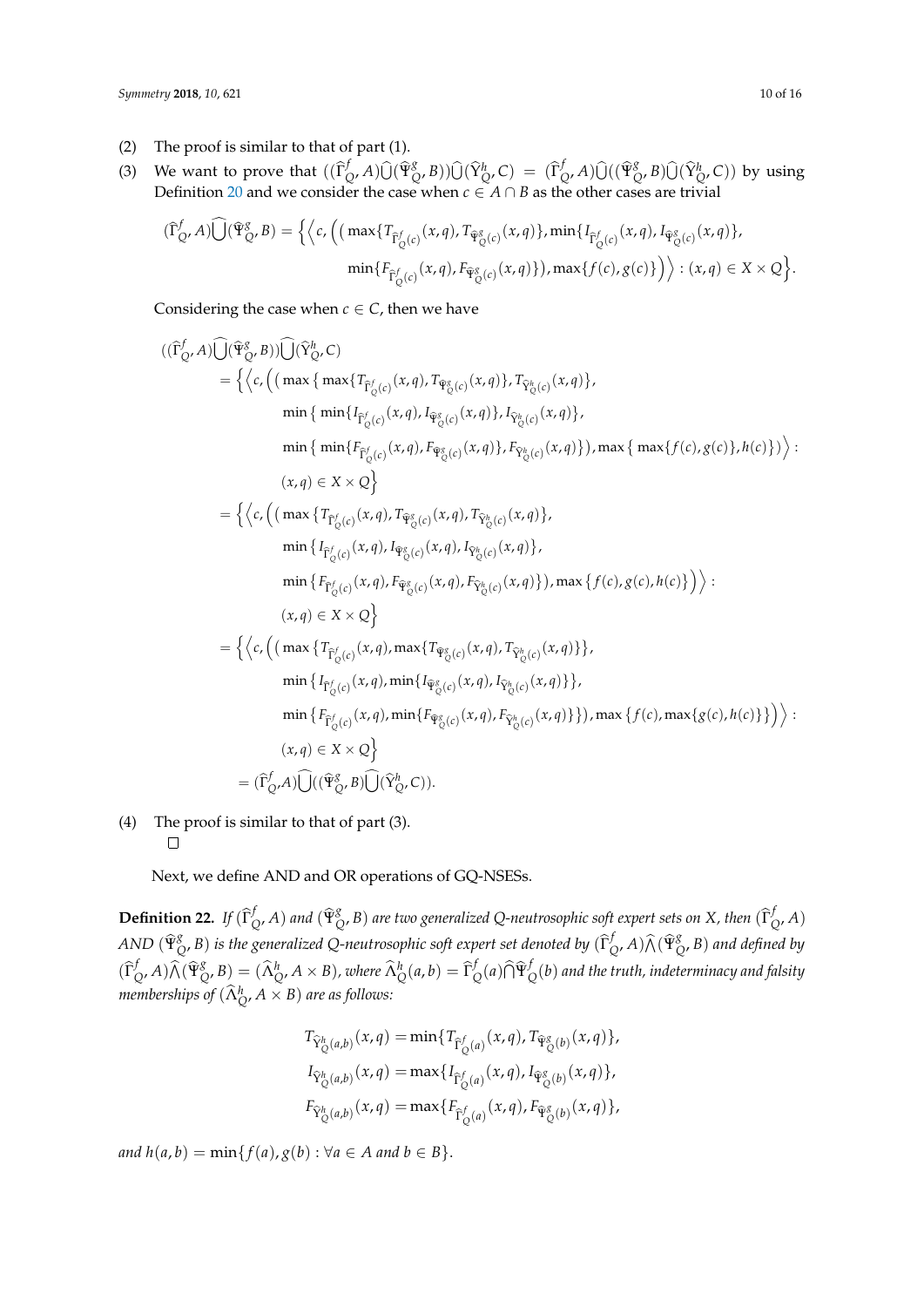**Definition 23.** *If*  $(\widehat{\Gamma}_{\widehat{\mathcal{G}}}^f)$  $\int_{Q'}^{f} A$ ) and  $(\widehat{\Psi}_{Q}^{g})$  $^g_Q$ , *B*) are two generalized Q-neutrosophic soft expert sets on *X*, then  $(\widehat\Gamma^f_Q)$ *Q* , *A*) *OR* (Ψ<sup>b</sup> *g*  $^g_Q$ , *B*) *is the generalized Q-neutrosophic soft expert set denoted by*  $(\widehat{\Gamma}_Q^f)$  $\int_Q^f$ *A*) $\widehat{V}(\widehat{\Psi}_{\widehat{\mathsf{G}}}^g)$ *Q* , *B*) *and defined by*  $(\widehat{\Gamma}_{\zeta}^{f}% (\theta))^{2}$  $\int_{Q'}^f A$ ) $\widehat{V}$  ( $\widehat{\Psi}_{Q}^g$  $\chi_{Q}^{g}$ , *B*) = ( $\widehat{\Lambda}_{Q}^{h}$ , *A* × *B*), where  $\widehat{\Lambda}_{Q}^{h}(a,b) = \widehat{\Gamma}_{Q}^{f}$  $\int_Q^f(a)\widehat{U}\widehat{\Psi}^g_Q$ *Q* (*b*) *and the truth, indeterminacy and falsity memberships of*  $(\widehat{\Lambda}^h_Q, A \times B)$  *are as follows* 

$$
T_{\hat{Y}_{Q}^{h}(a,b)}(x,q) = \max\{T_{\hat{\Gamma}_{Q}^{f}(a)}(x,q), T_{\hat{\Psi}_{Q}^{g}(b)}(x,q)\},
$$
  

$$
I_{\hat{Y}_{Q}^{h}(a,b)}(x,q) = \min\{I_{\hat{\Gamma}_{Q}^{f}(a)}(x,q), I_{\hat{\Psi}_{Q}^{g}(b)}(x,q)\},
$$
  

$$
F_{\hat{Y}_{Q}^{h}(a,b)}(x,q) = \min\{F_{\hat{\Gamma}_{Q}^{f}(a)}(x,q), F_{\hat{\Psi}_{Q}^{g}(b)}(x,q)\},
$$

*and*  $h(a, b) = \max\{f(a), g(b) : \forall a \in A \text{ and } b \in B\}.$ 

**Example 4.** *Assume that two GQ-NSESs*  $(\hat{\Gamma}_{\zeta})^f$  $\int_{Q'}^{f} A$ ) and  $(\widehat{\Psi}_{Q}^{g})$ *Q* , *B*) *are defined as follows:*

$$
(\widehat{\Gamma}_{Q}^{f}, A) = \left\{ \left\langle (e_1, u_1, 1), \left( \left[ (x_1, q_1), 0.2, 0.5, 0.4 \right], \left[ (x_1, q_2), 0.1, 0.3, 0.3 \right], \left[ (x_2, q_1), 0.8, 0.5, 0.5 \right], \right. \right. \\ \left. \left. \left. \left[ (x_2, q_2), 0.8, 0.8, 0.2 \right], \left[ (x_3, q_1), 0.6, 0.3, 0.5 \right], \left[ (x_3, q_2), 0.4, 0.3, 0.1 \right], 0.4 \right) \right\rangle, \\ \left\langle (e_1, u_1, 0), \left( \left[ (x_1, q_1), 0.3, 0.3, 0.3 \right], \left[ (x_1, q_2), 0.7, 0.3, 0.5 \right], \left[ (x_2, q_1), 0.5, 0.6, 0.2 \right], \right. \\ \left. \left. \left[ (x_2, q_2), 0.7, 0.3, 0.1 \right], \left[ (x_3, q_1), 0.3, 0.5, 0.2 \right], \left[ (x_3, q_2), 0.7, 0.5, 0.6 \right], 0.5 \right) \right\rangle, \right\}
$$

$$
(\hat{\mathbf{T}}_{Q}^{g}, A) = \left\{ \left\langle (e_1, u_1, 1), \left( [(x_1, q_1), 0.7, 0.3, 0.2], [(x_1, q_2), 0.4, 0.3, 0.1], [(x_2, q_1), 0.4, 0.4, 0.5], [(x_2, q_2), 0.6, 0.5, 0.5], [(x_3, q_1), 0.6, 0.6, 0.2], [(x_3, q_2), 0.3, 0.5, 0.5], 0.4] \right\rangle, \\ \left\langle (e_1, u_1, 0), \left( [(x_1, q_1), 0.5, 0.7, 0.4], [(x_1, q_2), 0.3, 0.4, 0.1], [(x_2, q_1), 0.5, 0.1, 0.6], [(x_2, q_2), 0.8, 0.6, 0.2], [(x_3, q_1), 0.7, 0.8, 0.6], [(x_3, q_2), 0.5, 0.8, 0.6], 0.6] \right\rangle \right\}.
$$

*Then,*

$$
(\hat{\Gamma}_{Q}^{f}, A)\hat{V}(\hat{\Psi}_{Q}^{g}, A) = \left\{ \left\langle \left( (e_1, u_1, 1), (e_1, u_1, 1) \right), \left( \left[ (x_1, q_1), 0.7, 0.3, 0.2 \right], \left[ (x_1, q_2), 0.4, 0.3, 0.1 \right], \left[ (x_2, q_1), 0.8, 0.4, 0.5 \right], \right.\\ \left. \left. \left( (x_2, q_2), 0.8, 0.5, 0.2 \right), \left[ (x_3, q_1), 0.6, 0.3, 0.2 \right], \left[ (x_3, q_2), 0.4, 0.3, 0.1 \right], 0.4 \right) \right\rangle,
$$
\n
$$
\left\langle \left( (e_1, u_1, 1), (e_1, u_1, 0) \right), \left( \left[ (x_1, q_1), 0.5, 0.5, 0.4 \right], \left[ (x_1, q_2), 0.3, 0.3, 0.1 \right], \left[ (x_2, q_1), 0.8, 0.1, 0.5 \right], \right.\\ \left. \left. \left( (x_2, q_2), 0.8, 0.6, 0.2 \right], \left[ (x_3, q_1), 0.7, 0.3, 0.5 \right], \left[ (x_3, q_2), 0.5, 0.3, 0.1 \right], 0.4 \right) \right\rangle,
$$
\n
$$
\left\langle \left( (e_1, u_1, 0), (e_1, u_1, 1) \right), \left( \left[ (x_1, q_1), 0.7, 0.3, 0.2 \right], \left[ (x_1, q_2), 0.7, 0.3, 0.1 \right], \left[ (x_2, q_1), 0.5, 0.4, 0.2 \right], \right.\\ \left. \left. \left( (x_2, q_2), 0.7, 0.3, 0.1 \right], \left[ (x_3, q_1), 0.6, 0.5, 0.2 \right], \left[ (x_3, q_2), 0.7, 0.5, 0.5 \right], 0.5 \right) \right\rangle,
$$
\n
$$
\left\
$$

**Proposition 3.** *Let*  $(\widehat{\Gamma}_{\zeta}^{f})$ *Q* , *<sup>A</sup>*),(Ψ<sup>b</sup> *g*  $^g_{Q}$ , *B*) and  $(\widehat{Y}^h_{Q}$ , *C*) *be GQ-NSESs over a universe X. Then, the following properties hold true:*

- *(1)*  $((\widehat{\Gamma}_{\zeta}^{f})$  $\int\limits_{Q'}f$  *A*) $\widehat{\bigwedge}$  ( $\widehat{\Psi}_{\zeta}^{g}$  $\left(\sum_{i=1}^{g} B\right)$ ) $\widehat{\Lambda}(\widehat{Y}_{Q}^{h}, C) = (\widehat{\Gamma}_{Q}^{h})$  $\int\limits_{Q'}f$  *A*) $\widehat{\Lambda}((\widehat{\Psi}^{g}_{\zeta})$  $\bigotimes^g_C$ , *B*) $\widehat{\bigwedge}$  ( $\widehat{Y}^h_Q$ , *C*)),
- *(2)*  $((\widehat{\Gamma}_{\zeta}^{f})$  $\int_Q^f$ *A*) $\widehat{V}(\widehat{\Psi}_{\widehat{\mathsf{G}}}^g)$  $\left(\sum_{Q} B\right)$ ) $\widehat{V}(\widehat{Y}_{Q}^{h}, C) = (\widehat{\Gamma}_{Q}^{h})$  $\int_Q^f$ *A*) $\widehat{V}$ (( $\widehat{\Psi}_{Q}^g$  $_{Q}^{g}$ , *B*) $\widehat{\mathsf{V}}(\widehat{\mathrm{Y}}_{Q}^{h}, C)$ ).

**Proof.** The proof is similar to the proof of part 3 of Proposition [2.](#page-8-0) □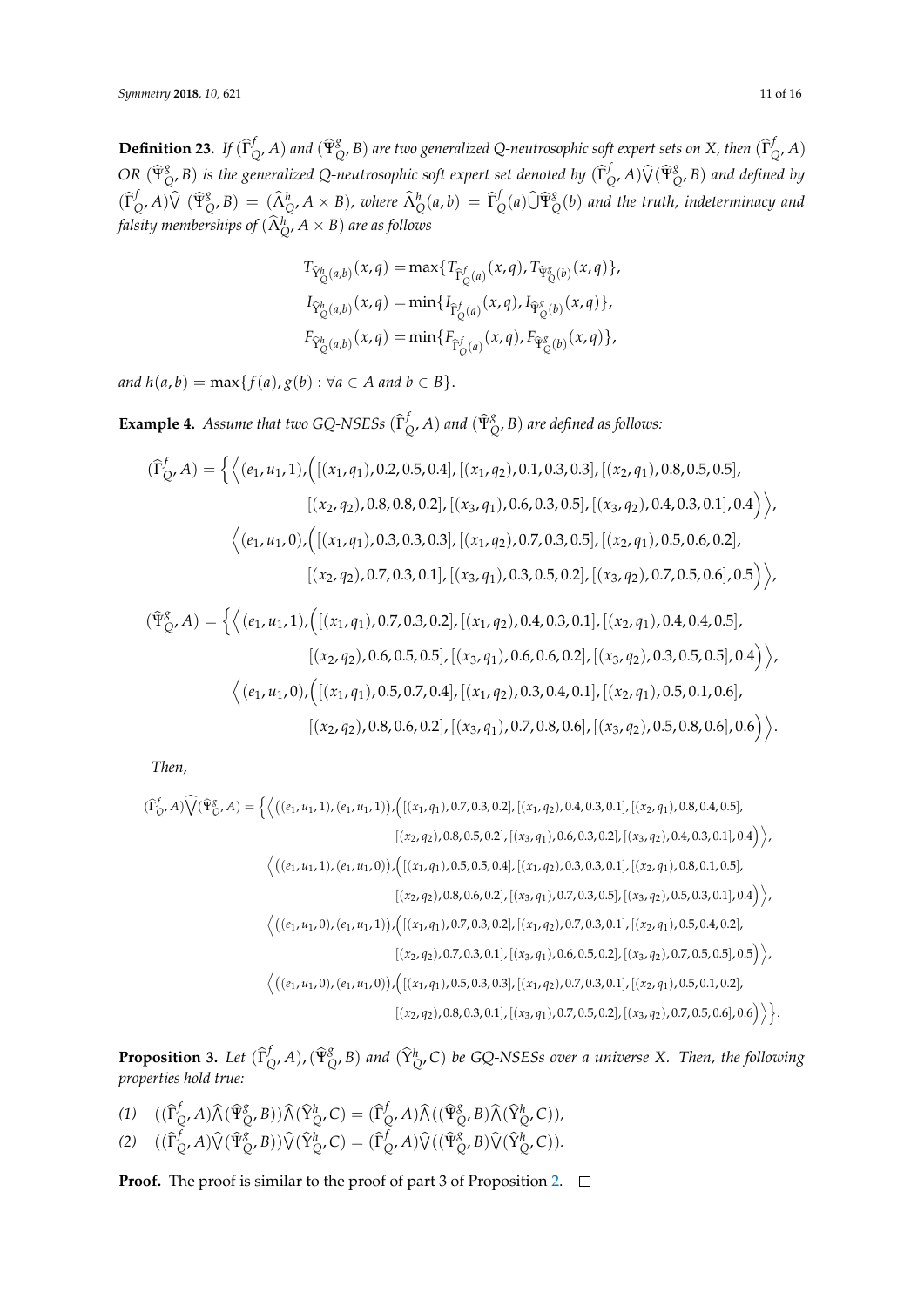## <span id="page-11-0"></span>**4. Application of Generalized Q-Neutrosophic Soft Expert Set**

In this section, an application of GQ-NSES in decision making is discussed. The problem we consider is as follows:

An investment company considers several business options to increase its portfolio. The set of possible alternatives is  $X = \{x_1 = \text{car company}, x_2 = \text{food company}, x_3 = \text{computer company}\}\$  $Q = \{q_1 = local, q_2 = internal\}$ . The company will choose the best option according to the following three criteria  $E = \{e_1 = \text{risk}, e_2 = \text{growth}, e_3 = \text{environmental impact}\}\$ . Let  $U = \{u_1, u_2\}$ be a set of experts. After deliberation, the experts construct the following GQ-NSES:

$$
( \hat{\Gamma}_Q,A)=\begin{cases} \langle (e_1,u_1,1), \big( [(x_1,q_1),0.4,0.3,0.7],\, (x_1,q_2),0.2,0.1,0.4],\, [(x_2,q_1),0.3,0.3,0.2],\\ \langle (x_2,q_2),0.5,0.1,0.5],\, [(x_3,q_1),0.5,0.6,0.3],\, [(x_3,q_2),0.8,0.4,0.2],0.2] \rangle, \\ \langle (e_1,u_2,1), \big( [(x_1,q_1),0.4,0.6,0.3],\, [(x_1,q_2),0.6,0.1,0.1],\, [(x_2,q_1),0.5,0.6,0.6],\\ \langle (x_2,q_2),0.7,0.5,0.6],\, [(x_3,q_1),0.6,0.7,0.8],\, [(x_3,q_2),0.2,0.7,0.5],0.6) \rangle, \\ \langle (e_2,u_1,1), \big( [(x_1,q_1),0.3,0.3,0.3],\, [(x_1,q_2),0.4,0.9,0.2],\, [(x_2,q_1),0.8,0.2,0.1],\\ \langle (x_2,q_2),0.4,0.5,0.5],\, [(x_3,q_1),0.6,0.7,0.7],\, [(x_3,q_2),0.5,0.5,0.5],0.9) \rangle, \\ \langle (e_3,u_2,1), \big( [(x_1,q_1),0.9,0.6,0.2],\, [(x_1,q_2),0.2,0.1,0.8],\, [(x_2,q_1),0.1,0.8,0.6],\\ \langle (x_2,q_2),0.6,0.4,0.8],\, [(x_3,q_1),0.2,0.2,0.1],\, [(x_3,q_1),0.9,0.6,0.4],0.7] \rangle, \\ \langle (e_3,u_1,1), \big( [(x_1,q_1),0.5,0.4,0.3],\, [(x_1,q_2),0.3,0.8,0.9],\, [(x_2,q_1),0.3,0.9,0.1],\\ \langle (x_2,q_2),0.1,0.1,0.4],\, [(x_3,q_1),0.7,0.1,0.3],\, [(x_3
$$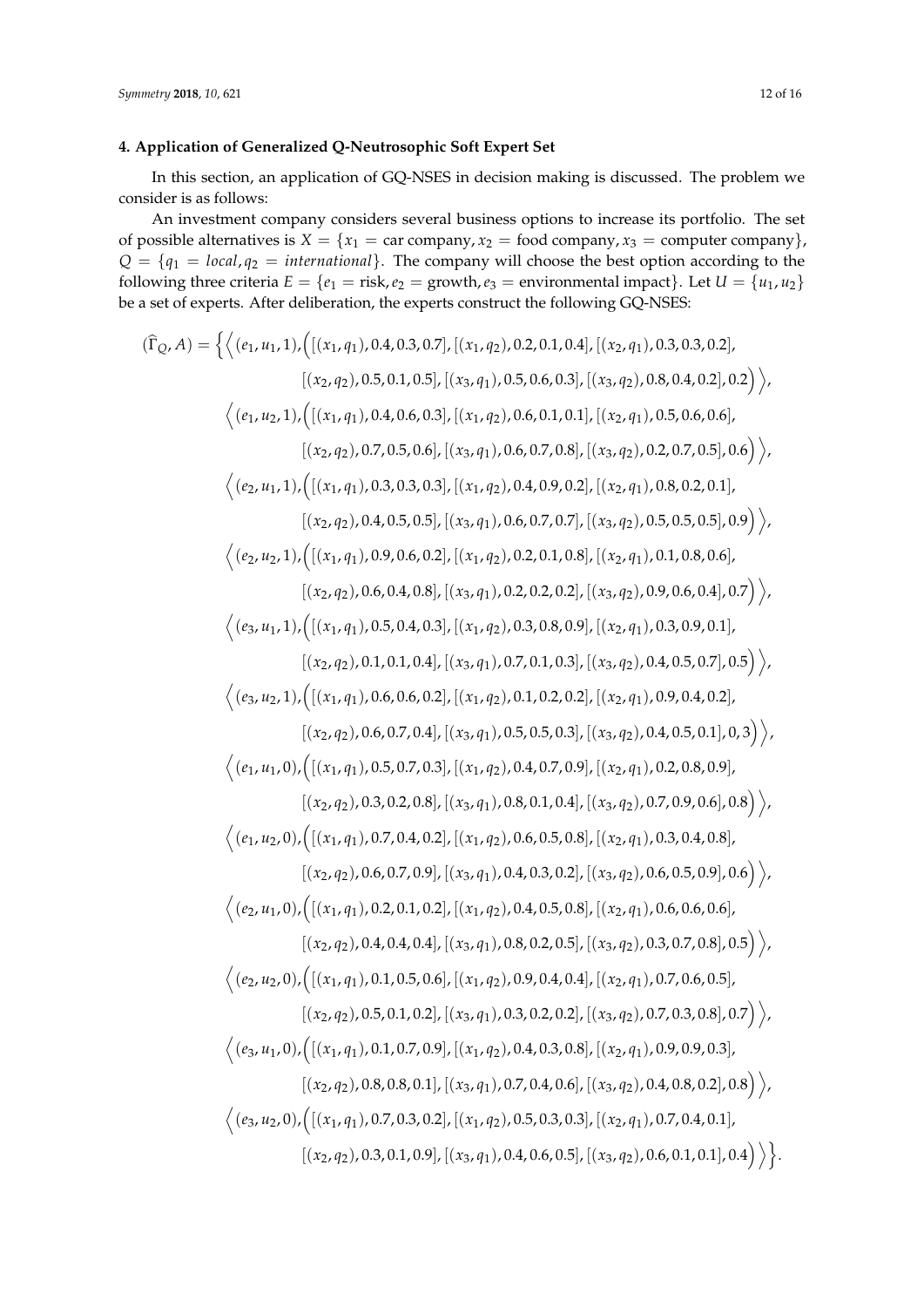The experts may use the following algorithm to choose the best option for the investment:

- 1. Input the GQ-NSES  $(\widehat{\Gamma}_{\zeta})$ *Q* , *A*).
- 2. Find the values of  $|T_{\hat{\Gamma}_{Q}^{f}} + I_{\hat{\Gamma}_{Q}^{f}} F_{\hat{\Gamma}_{Q}^{f}}|$  for each element  $(x, q) \in X \times Q$ , where  $T_{\hat{\Gamma}_{Q}^{f}}, I_{\hat{\Gamma}_{Q}^{f}}, F_{\hat{\Gamma}_{Q}^{f}}$ representing the truth, indeterminacy and falsity membership functions.
- 3. Compute the score of each element  $(x,q) \in X \times Q$  by taking the sum of the products of the numerical grade of each element with the corresponding values of  $f(a)$  (the degree of preference) for the agree-GQ-NSES and disagree-GQ-NSES, denoted by *ν<sup>i</sup>* and *η<sup>i</sup>* , respectively.
- 4. Find the values of the score  $\delta_j = v_i \eta_i$ .
- 5. Find *m* for which  $\delta_m = \max \delta_i$ .

Table [1](#page-12-0) presents the values of  $|T_{\hat{\Gamma}_Q} + I_{\hat{\Gamma}_Q} - F_{\hat{\Gamma}_Q}|$  for each element  $(x, q) \in X \times Q$ .

<span id="page-12-0"></span>

| $E \times U \times O$ | $(x_1, q_1)$     | $(x_1, q_2)$ | $(x_2, q_1)$ | $(x_2, q_2)$ | $(x_3, q_1)$ | $(x_3, q_2)$ | f(a) |
|-----------------------|------------------|--------------|--------------|--------------|--------------|--------------|------|
| $(e_1, u_1, 1)$       | $\boldsymbol{0}$ | $-0.1$       | 0.4          | 0.1          | 0.8          | $\mathbf{1}$ | 0.2  |
| $(e_1, u_2, 1)$       | 0.7              | 0.6          | 0.5          | 0.6          | 0.5          | 0.4          | 0.6  |
| $(e_2, u_1, 1)$       | 0.3              | 1.1          | 0.9          | 0.4          | 0.6          | 0.5          | 0.9  |
| $(e_2, u_2, 1)$       | 1.3              | $-0.5$       | 0.3          | 0.2          | 0.2          | 1.1          | 0.7  |
| $(e_3, u_1, 1)$       | 0.6              | 0.2          | 1.1          | $-0.2$       | 0.5          | 0.2          | 0.5  |
| $(e_3, u_2, 1)$       | $\mathbf{1}$     | 0.1          | 1.1          | 0.9          | 0.7          | 0.1          | 0.3  |
| $(e_1, u_1, 0)$       | 0.9              | 0.2          | 0.1          | $-0.3$       | 0.5          | $\mathbf{1}$ | 0.8  |
| $(e_1, u_2, 0)$       | 0.9              | 0.3          | $-0.1$       | 0.4          | 0.5          | 0.2          | 0.6  |
| $(e_2, u_1, 0)$       | 0.1              | 0.1          | 0.6          | 0.4          | 0.5          | 0.2          | 0.5  |
| $(e_2, u_2, 0)$       | $\theta$         | 0.9          | 0.8          | 0.4          | 0.3          | 0.2          | 0.7  |
| $(e_3, u_1, 0)$       | $-0.1$           | $-0.1$       | 1.5          | 1.5          | 0.5          | $\mathbf{1}$ | 0.8  |
| $(e_3, u_2, 0)$       | 0.8              | 0.5          | $\mathbf{1}$ | $-0.5$       | 0.5          | 0.6          | 0.4  |

**Table 1.** Values of  $|T_{\hat{\Gamma}_Q^f} + I_{\hat{\Gamma}_Q^f} - F_{\hat{\Gamma}_Q^f}|$  for each element  $(x, q) \in X \times Q$ .

Tables [2](#page-12-1) and [3](#page-13-0) present the grades for the agree-GQ-NSES and disagree-GQ-NSES, taken from the first six rows and the last six rows of Table [1,](#page-12-0) respectively.

**Table 2.** Numerical grades for agree-GQ-NSES.

<span id="page-12-1"></span>

| $E \times U \times \{1\}$ | $(x_1, q_1)$ | $(x_1, q_2)$ | $(x_2, q_1)$ | $(x_2, q_2)$ | $(x_3, q_1)$ | $(x_3, q_2)$ | f(a) |
|---------------------------|--------------|--------------|--------------|--------------|--------------|--------------|------|
| $(e_1, u_1, 1)$           | $\theta$     | $-0.1$       | 0.4          | 0.1          | 0.8          | 1            | 0.2  |
| $(e_1, u_2, 1)$           | 0.7          | 0.6          | 0.5          | 0.6          | 0.5          | 0.4          | 0.6  |
| $(e_2, u_1, 1)$           | 0.3          | 1.1          | 0.9          | 0.4          | 0.6          | 0.5          | 0.9  |
| $(e_2, u_2, 1)$           | 1.3          | $-0.5$       | 0.3          | 0.2          | 0.2          | 1.1          | 0.7  |
| $(e_3, u_1, 1)$           | 0.6          | 0.2          | 1.1          | $-0.2$       | 0.5          | 0.2          | 0.5  |
| $(e_3, u_2, 1)$           |              | 0.1          | 1.1          | 0.9          | 0.7          | 0.1          | 0.3  |
|                           |              |              |              |              |              |              |      |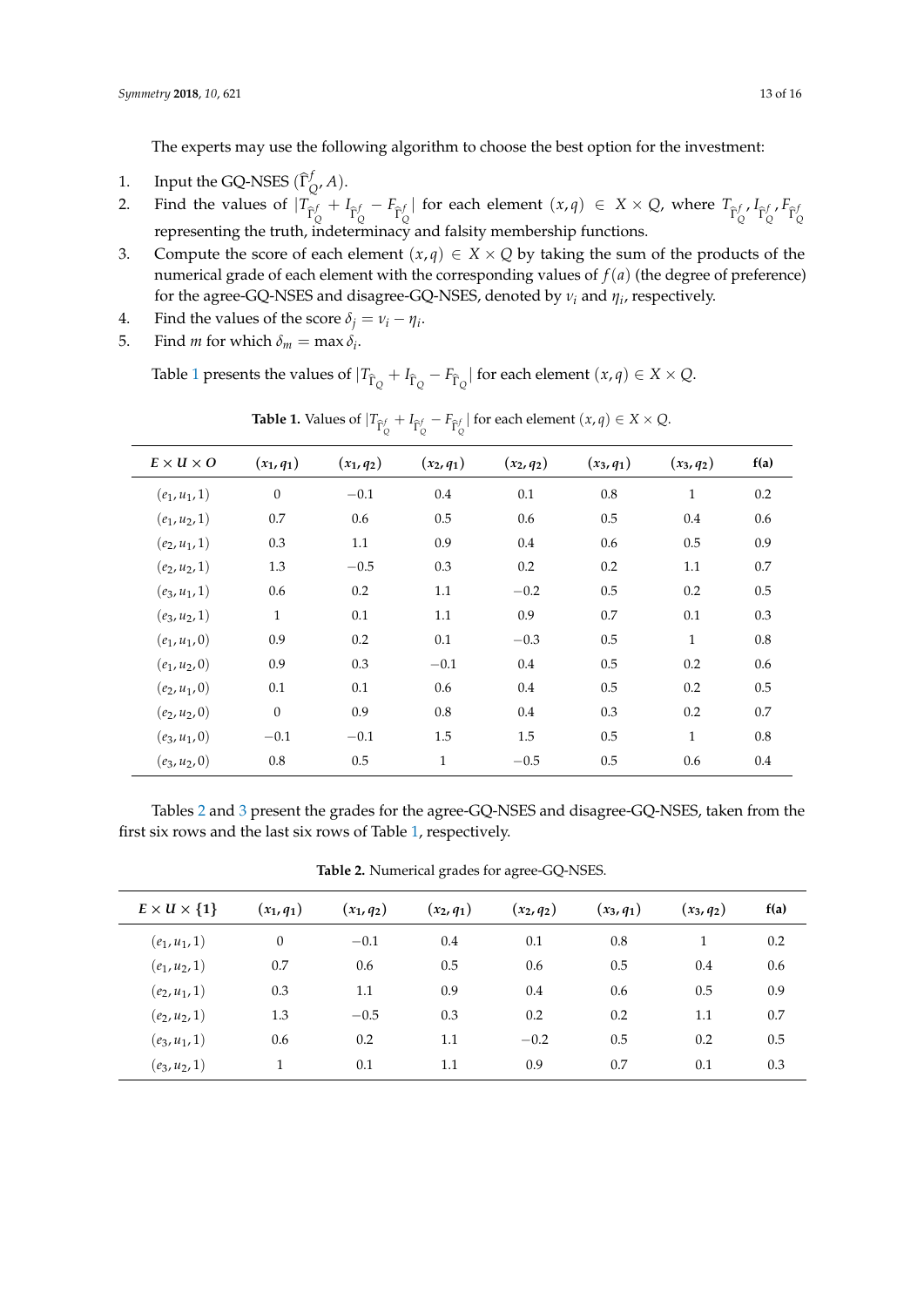<span id="page-13-0"></span>

| $E \times U \times \{0\}$ | $(x_1, q_1)$ | $(x_1, q_2)$ | $(x_2, q_1)$ | $(x_2, q_2)$ | $(x_3, q_1)$ | $(x_3, q_2)$ | f(a) |
|---------------------------|--------------|--------------|--------------|--------------|--------------|--------------|------|
| $(e_1, u_1, 0)$           | 0.9          | 0.2          | 0.1          | $-0.3$       | 0.5          | 1            | 0.8  |
| $(e_1, u_2, 0)$           | 0.9          | 0.3          | $-0.1$       | 0.4          | 0.5          | 0.2          | 0.6  |
| $(e_2, u_1, 0)$           | 0.1          | 0.1          | 0.6          | 0.4          | 0.5          | 0.2          | 0.5  |
| $(e_2, u_2, 0)$           | 0            | 0.9          | 0.8          | 0.4          | 0.3          | 0.2          | 0.7  |
| $(e_3, u_1, 0)$           | $-0.1$       | $-0.1$       | 1.5          | 1.5          | 0.5          | 1            | 0.8  |
| $(e_3, u_2, 0)$           | 0.8          | 0.5          |              | $-0.5$       | 0.5          | 0.6          | 0.4  |

**Table 3.** Numerical grades for disagree-GQ-NSES.

<span id="page-13-1"></span>Let  $v_i$  and  $\eta_i$  represent the score of each numerical grade for the agree-GQ-NSES and disagree-GQ-NSES, respectively. These values are given in Table [4.](#page-13-1)

| $v_i$               | $\eta_i$                | $\delta_i$                 |
|---------------------|-------------------------|----------------------------|
| $v(x_1, q_1) = 2.2$ | $\eta(x_1, q_1) = 1.55$ | $\delta(x_1, q_1) = 0.65$  |
| $\nu(x_1,q_2)=2.01$ | $\eta(x_1,q_2)=1.14$    | $\delta(x_1, q_2) = 0.87$  |
| $\nu(x_2,q_1)=2.28$ | $\eta(x_2,q_1)=2.48$    | $\delta(x_2,q_1)=-0.2$     |
| $\nu(x_2,q_2)=1.05$ | $\eta(x_2,q_2)=1.48$    | $\delta(x_2, q_2) = -0.43$ |
| $v(x_3, q_1) = 1.6$ | $\eta(x_3, q_1) = 1.76$ | $\delta(x_3, q_1) = -0.16$ |
| $\nu(x_3,q_2)=1.79$ | $\eta(x_3,q_2)=2.2$     | $\delta(x_3,q_2)=-0.41$    |

**Table 4.** The score  $\delta_j = v_i - \eta_i$ .

As can be seen in Table [4,](#page-13-1) max  $\delta_i = \delta(x_1, q_2)$ . Therefore, the best option is to invest in an international car company.

#### **5. Comparative Analysis**

A generalized Q-neutrosophic soft expert model offers better compatibility, accuracy and flexibility than existing models. This can be confirmed by a comparison utilizing generalized Q-neutrosophic soft expert with the strategy utilized in [\[33\]](#page-15-7) as seen in Table [5.](#page-13-2) We can note that the proposed method include a degree of preference in the decision process, thus make it highly effective in decision-making. The comparison is similarly conducted as the illustration in Section [4,](#page-11-0) whereby the ranking order is found to be consistent.

|  |  |  |  | <b>Table 5.</b> Comparison of GQ-NSES to Q-NSES. |  |  |  |  |  |  |  |
|--|--|--|--|--------------------------------------------------|--|--|--|--|--|--|--|
|--|--|--|--|--------------------------------------------------|--|--|--|--|--|--|--|

<span id="page-13-2"></span>

| Method               | <b>GO-NSES</b>                                                               | <b>O-NSES</b>                                                                |  |  |  |
|----------------------|------------------------------------------------------------------------------|------------------------------------------------------------------------------|--|--|--|
| True                 | Yes                                                                          | Yes                                                                          |  |  |  |
| Falsity              | Yes                                                                          | Yes                                                                          |  |  |  |
| Indeterminacy        | Yes                                                                          | Yes                                                                          |  |  |  |
| Expert               | Yes                                                                          | Yes                                                                          |  |  |  |
| Q                    | Yes                                                                          | Yes                                                                          |  |  |  |
| Degree of preference | Yes                                                                          | No                                                                           |  |  |  |
| Ranking              | $(x_1,q_2) > (x_1,q_1) > (x_3,q_1) >$<br>$(x_2,q_1) > (x_3,q_2) > (x_2,q_2)$ | $(x_3,q_1) > (x_1,q_2) > (x_2,q_1) >$<br>$(x_2,q_2) > (x_3,q_2) > (x_1,q_1)$ |  |  |  |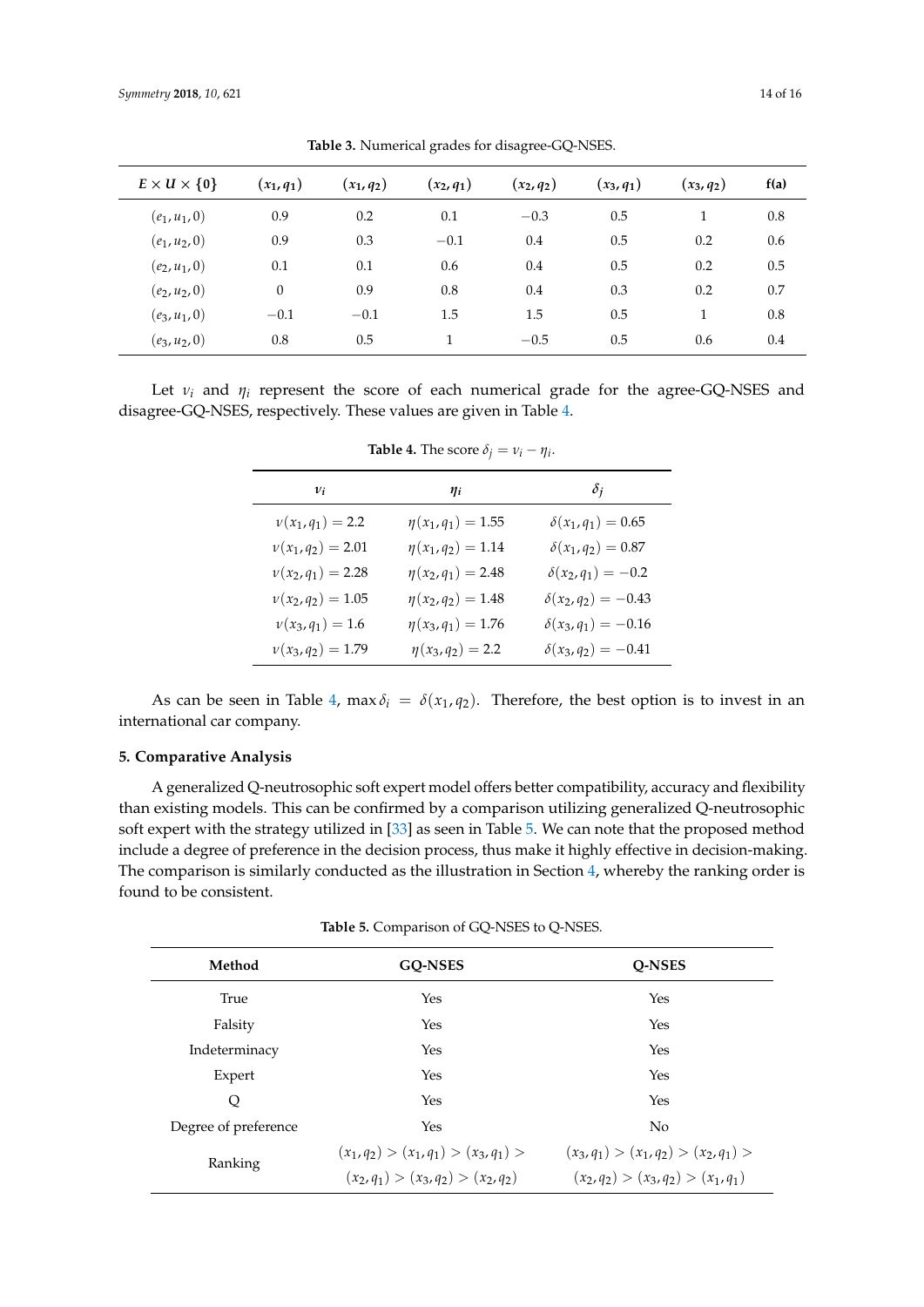From Table [5,](#page-13-2) it can be seen that the results of the ranking on the six companies obtained by the proposed GQ-NSES method in this paper is different from the ranking obtained by the method introduced in [\[33\]](#page-15-7). The main reason is that the proposed method has some crucial advantages over Q-NSES, which can take the preference of decision-makers into consideration.

#### **6. Conclusions**

The concept of GQ-NSES was initiated by incorporating the idea of SESs to Q-NSs and attaching a degree of preference corresponding to each parameter. The proposed concept is significantly superior and improved generalization of Q-NSES, which delivers better results, particularly for decision-making problems. The basic operations on GQ-NSES were defined and subsequently the basic properties were proven. An algorithm incorporating GQ-NSES is introduced and applied to a real-life example. The notion of GQ-NSES extended current neutrosophic theories for dealing with indeterminacy and will stimulate further studies on extensions and applied usage. In the future, one could study the measures of distance, similarity and entropy of GQ-NSES by generalizing the results in [\[14\]](#page-14-12). Furthermore, the algebraic structures such as group, ring and field of the Q-NSS and Q-NSES and their generalizations may be studied.

**Author Contributions:** Conceptualization, M.A.Q.; Funding Acquisition, N.H.; Methodology, M.A.Q.; Project Administration, N.H.; Supervision, N.H.; Validation, N.H.; Writing—Original Draft, M.A.Q.; Writing—Review and Editing, N.H.

**Funding:** This research is funded by Universiti Kebangsaan Malaysia.

**Acknowledgments:** We thank Universiti Kebangsaan Malaysia for financing this research under GUP-2017-105 grant.

**Conflicts of Interest:** We declare that there is no conflict of interest.

## **References**

- <span id="page-14-0"></span>1. Zadeh, L.A. Fuzzy sets. *Inf. Control* **1965**, *8*, 338–353.
- <span id="page-14-1"></span>2. Atanassov, K.T. Intuitionistic fuzzy sets. *Fuzzy Sets Syst.* **1986**, *20*, 87–96.
- <span id="page-14-2"></span>3. Smarandache, F. *Neutrosophy: Neutrosophic Probability, Set and Logic*; American Research Press: Rehoboth, IL,USA, 1998.
- <span id="page-14-3"></span>4. Smarandache, F. Neutrosophic set, a generalisation of the intuitionistic fuzzy sets. *Int. J. Pure Appl. Math.* **2005**, *24*, 287–297.
- <span id="page-14-4"></span>5. Molodtsov, D. Soft set theory-first results. *Comput. Math. Appl.* **1999**, *37*, 19–31.
- <span id="page-14-5"></span>6. Maji, P.K.; Biswas, R.; Roy, A.R. Fuzzy soft sets. *J. Fuzzy Math.* **2001**, *9*, 589–602.
- <span id="page-14-6"></span>7. Alhazaymeh, K.; Hassan, N. Generalized interval-valued vague soft set. *Appl. Math. Sci.* **2013**, *7*, 6983–6988.
- 8. Alhazaymeh, K.; Hassan, N. Vague soft multiset theory. *Int. J. Pure Appl. Math.* **2014**, *93*, 511–523.
- <span id="page-14-7"></span>9. Alhazaymeh, K.; Hassan, N. Vague soft set relations and functions. *J. Intell. Fuzzy Syst.* **2015**, *28*, 1205–1212.
- <span id="page-14-8"></span>10. Maji, P.K. Neutrosophic soft set. *Ann. Fuzzy Math. Inform.* **2013**, *5*, 157–168.
- <span id="page-14-9"></span>11. Adam, F.; Hassan, N. Operations on Q-fuzzy soft set. *Appl. Math. Sci.* **2014**, *8*, 8697–8701.
- <span id="page-14-10"></span>12. Adam, F.; Hassan, N. Q-fuzzy soft set. *Appl. Math. Sci.* **2014**, *8*, 8689–8695.
- <span id="page-14-11"></span>13. Abu Qamar, M.; Hassan, N. Q-Neutrosophic soft relation and its application in decision making. *Entropy* **2018**, *20*, 172.
- <span id="page-14-12"></span>14. Abu Qamar, M.; Hassan, N. Entropy, measures of distance and similarity of Q-neutrosophic soft sets and some applications. *Entropy* **2018**, *20*, 672.
- <span id="page-14-13"></span>15. Deli, I. Interval-valued neutrosophic soft sets and its decision making. *Int. J. Mach. Learn. Cybern.* **2017**, *8*, 665–676.
- 16. Deli, I.; Broumi, S. Neutrosophic soft matrices and NSM decision making. *J. Intell. Fuzzy Syst.* **2015**, *28*, 2233–2241.
- <span id="page-14-14"></span>17. Al-Quran, A.; Hassan, N. Neutrosophic vague soft expert set theory, *J. Intell. Fuzzy Syst.* **2016**, *30*, 3691–3702.
- <span id="page-14-15"></span>18. Al-Quran, A.; Hassan, N. The complex neutrosophic soft expert set and its application in decision making. *J. Intell. Fuzzy Syst.* **2018**, *34*, 569–582.
- 19. Alkhazaleh, S. Time-neutrosophic soft set and its applications. *J. Intell. Fuzzy Syst.* **2016**, *30*, 1087–1098.